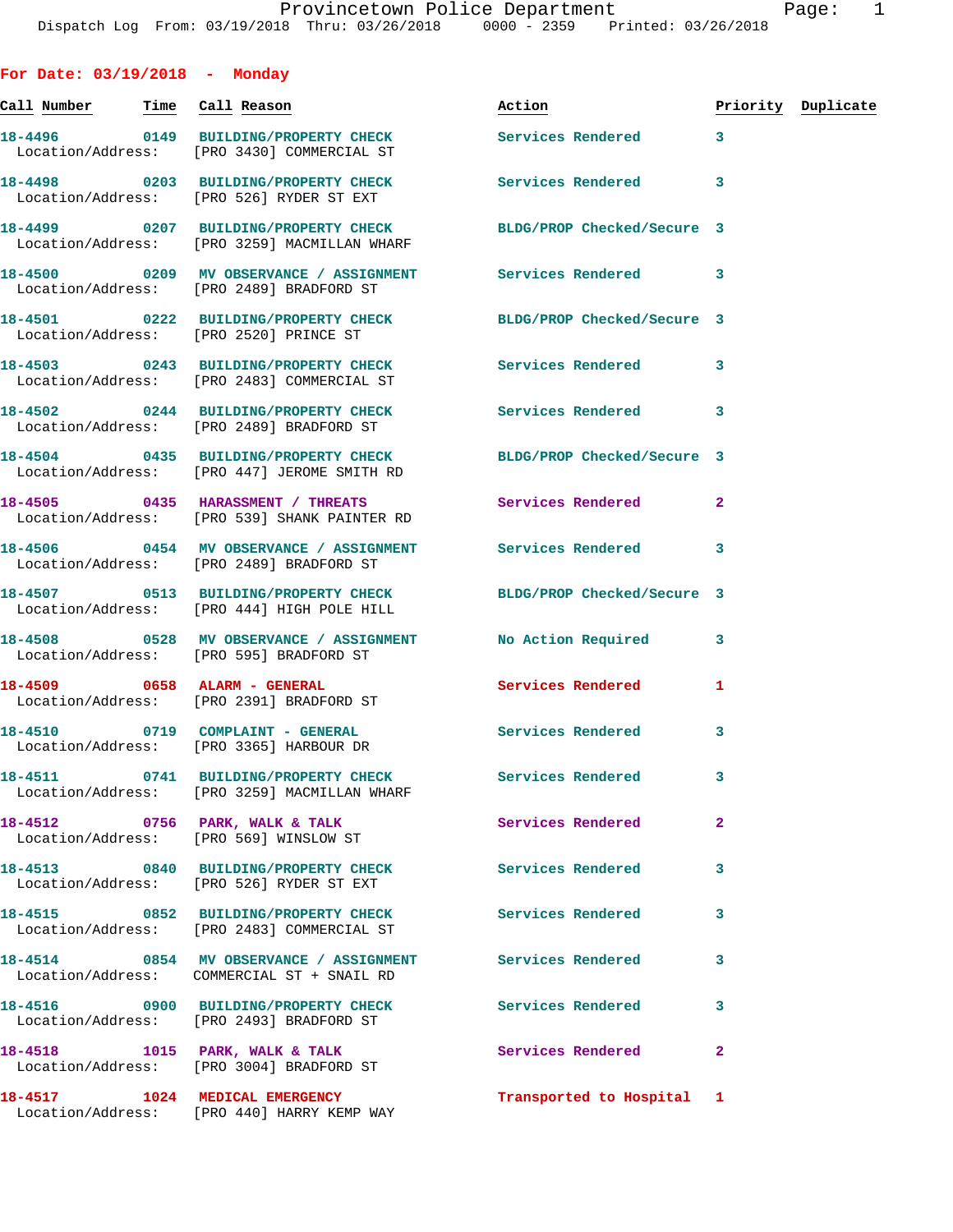|                                                          | Provincetown Police Department<br>Dispatch Log From: 03/19/2018 Thru: 03/26/2018 0000 - 2359 Printed: 03/26/2018   |                            | Page: 2                 |
|----------------------------------------------------------|--------------------------------------------------------------------------------------------------------------------|----------------------------|-------------------------|
|                                                          | 18-4519 1048 MV OBSERVANCE / ASSIGNMENT Services Rendered 3<br>Location/Address: [PRO 3296] SHANK PAINTER RD       |                            |                         |
| 18-4520 1113 MV STOP                                     | Location/Address: [PRO 3670] SHANK PAINTER RD<br>Refer To Citation: 18-235-CN                                      | VERBAL WARNING 3           |                         |
| Location/Address: ROUTE 6                                | 18-4521 1116 MV OBSERVANCE / ASSIGNMENT Services Rendered 3                                                        |                            |                         |
| Refer To Citation: R8381301                              | 18-4522 1120 MV STOP<br>Location/Address: ROUTE 6 + CONWELL ST                                                     | Citation / Warning Issue 3 |                         |
|                                                          | 18-4524 1138 MEDICAL EMERGENCY<br>Location/Address: [PRO 1204] COMMERCIAL ST                                       | Transported to Hospital 1  |                         |
|                                                          | 18-4525 1155 SERVE SUMMONS<br>Location/Address: [PRO 2977] COMMERCIAL ST                                           | Services Rendered 3        |                         |
|                                                          | 18-4526 1156 TRAFFIC CONTROL<br>Location/Address: [PRO 356] COMMERCIAL ST                                          | Services Rendered 3        |                         |
|                                                          | 18-4527 1206 MV OBSERVANCE / ASSIGNMENT Services Rendered<br>Location/Address: BRADFORD ST + STANDISH ST           |                            | $\mathbf{3}$            |
|                                                          | 18-4528 1254 MV OBSERVANCE / ASSIGNMENT Services Rendered<br>Location/Address: BRADFORD ST + STANDISH ST           |                            | 3                       |
| Location/Address: [PRO 3440] ROUTE 6                     | 18-4529 1335 MV OBSERVANCE / ASSIGNMENT Services Rendered                                                          |                            | $\mathbf{3}$            |
|                                                          | 18-4530 1351 BUILDING/PROPERTY CHECK Services Rendered<br>Location/Address: [PRO 2490] PROVINCELANDS RD            |                            | $\mathbf{3}$            |
|                                                          | 18-4531 1412 ANIMAL CALL<br>Location/Address: [PRO 2571] COMMERCIAL ST                                             | Services Rendered          | $\mathbf{2}$            |
|                                                          | 18-4532 1424 BUILDING/PROPERTY CHECK Services Rendered<br>Location/Address: [PRO 519] RACE POINT RD                |                            | 3                       |
| Location/Address: [PRO 1662] PEARL ST                    | 18-4535 1430 COMPLAINT - GENERAL Services Rendered 3                                                               |                            |                         |
| 18-4533 1436 ANIMAL CALL<br>Location/Address: HOWLAND ST |                                                                                                                    | Services Rendered          | $\mathbf{2}$            |
|                                                          | 18-4534 1450 SERVICE CALL - POLICE Services Rendered<br>Location/Address: [PRO 569] WINSLOW ST                     |                            | 3                       |
| 18-4536 1523 ANIMAL CALL                                 | Location/Address: [PRO 1886] BRADFORD ST                                                                           | Services Rendered 2        |                         |
| 18-4537 1541 MV STOP                                     | Location/Address: [PRO 2513] ROUTE 6                                                                               | <b>VERBAL WARNING</b>      | 3                       |
|                                                          | 18-4538 1611 MV OBSERVANCE / ASSIGNMENT No Action Required<br>Location/Address: SHANK PAINTER RD + JEROME SMITH RD |                            | 3                       |
| Location/Address: [PRO 2513] ROUTE 6                     |                                                                                                                    |                            | $\overline{\mathbf{3}}$ |
| Location/Address: [PRO 2521] ROUTE 6                     | 18-4540 1857 MV OBSERVANCE / ASSIGNMENT Services Rendered 3                                                        |                            |                         |
|                                                          | 18-4541 2108 BUILDING/PROPERTY CHECK BLDG/PROP Checked/Secure 3<br>Location/Address: [PRO 3259] MACMILLAN WHARF    |                            |                         |
|                                                          | 18-4542 2139 BUILDING/PROPERTY CHECK<br>Location/Address: [PRO 530] SHANK PAINTER RD                               | BLDG/PROP Checked/Secure 3 |                         |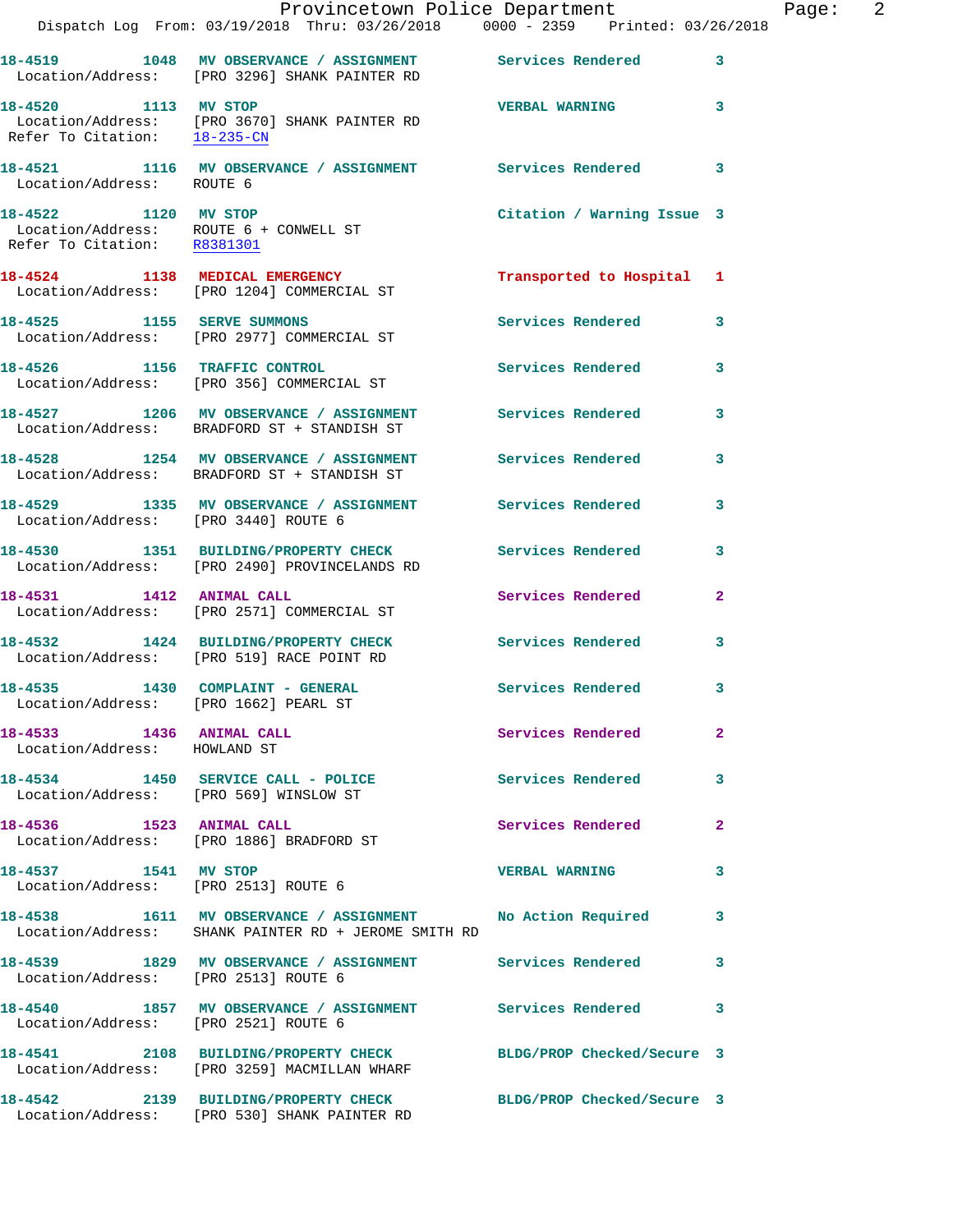|                                        | Dispatch Log From: 03/19/2018 Thru: 03/26/2018 0000 - 2359 Printed: 03/26/2018                                   | Provincetown Police Department |    | Page: 3 |  |
|----------------------------------------|------------------------------------------------------------------------------------------------------------------|--------------------------------|----|---------|--|
|                                        | 18-4543 2144 MV OBSERVANCE / ASSIGNMENT No Action Required 3<br>Location/Address: [PRO 2577] BRADFORD ST         |                                |    |         |  |
|                                        | 18-4544 2205 BUILDING/PROPERTY CHECK BLDG/PROP Checked/Secure 3<br>Location/Address: [PRO 519] RACE POINT RD     |                                |    |         |  |
|                                        | 18-4546 2219 BUILDING/PROPERTY CHECK BLDG/PROP Checked/Secure 3<br>Location/Address: [PRO 521] ROUTE 6           |                                |    |         |  |
|                                        | 18-4547 2225 BUILDING/PROPERTY CHECK BLDG/PROP Checked/Secure 3<br>Location/Address: [PRO 106] COMMERCIAL ST     |                                |    |         |  |
|                                        | 18-4548 2225 BUILDING/PROPERTY CHECK BLDG/PROP Checked/Secure 3<br>Location/Address: [PRO 182] COMMERCIAL ST     |                                |    |         |  |
|                                        | 18-4549 2231 BAR CHECK<br>Location/Address: [PRO 2737] COMMERCIAL ST                                             | Services Rendered 2            |    |         |  |
|                                        | 18-4550 2236 BUILDING/PROPERTY CHECK BLDG/PROP Checked/Secure 3<br>Location/Address: [PRO 433] RYDER ST EXT      |                                |    |         |  |
|                                        | 18-4551 2236 ASSIST DEPARTMENT / MUTUAL AID Services Rendered 3<br>Location/Address: [PRO 542] SHANK PAINTER RD  |                                |    |         |  |
|                                        | 18-4552 2312 ASSIST CITIZEN<br>Location/Address: [PRO 395] COMMERCIAL ST                                         | Services Rendered 3            |    |         |  |
|                                        | 18-4553 2349 BUILDING/PROPERTY CHECK BLDG/PROP Checked/Secure 3<br>Location/Address: [PRO 3296] SHANK PAINTER RD |                                |    |         |  |
| For Date: $03/20/2018$ - Tuesday       |                                                                                                                  |                                |    |         |  |
|                                        | 18-4554 0004 BUILDING/PROPERTY CHECK Services Rendered<br>Location/Address: [PRO 2483] COMMERCIAL ST             |                                | 3  |         |  |
|                                        | 18-4555 0004 BUILDING/PROPERTY CHECK BLDG/PROP Checked/Secure 3<br>Location/Address: [PRO 3259] MACMILLAN WHARF  |                                |    |         |  |
|                                        | 18-4556 0024 BUILDING/PROPERTY CHECK Services Rendered 3<br>Location/Address: [PRO 2483] COMMERCIAL ST           |                                |    |         |  |
|                                        | 18-4557 0049 MV OBSERVANCE / ASSIGNMENT<br>Location/Address: [PRO 106] COMMERCIAL ST                             | <b>Services Rendered</b>       | -3 |         |  |
|                                        | 18-4558 0114 BUILDING/PROPERTY CHECK<br>Location/Address: [PRO 1778] SHANK PAINTER RD                            | <b>Services Rendered</b>       | 3  |         |  |
|                                        | 18-4559 0123 BUILDING/PROPERTY CHECK<br>Location/Address: [PRO 3430] COMMERCIAL ST                               | Services Rendered              | 3  |         |  |
|                                        | 18-4560 0128 MV OBSERVANCE / ASSIGNMENT<br>Location/Address: [PRO 2489] BRADFORD ST                              | Services Rendered              | 3  |         |  |
|                                        | 18-4561 0142 BUILDING/PROPERTY CHECK BLDG/PROP Checked/Secure 3<br>Location/Address: [PRO 1989] COMMERCIAL ST    |                                |    |         |  |
|                                        | 18-4562 0146 BUILDING/PROPERTY CHECK<br>Location/Address: [PRO 447] JEROME SMITH RD                              | Services Rendered              | 3  |         |  |
|                                        | 18-4563 0150 MV OBSERVANCE / ASSIGNMENT Services Rendered 3<br>Location/Address: BRADFORD ST + HOWLAND ST        |                                |    |         |  |
|                                        | 18-4564 0214 BUILDING/PROPERTY CHECK<br>Location/Address: [PRO 2977] COMMERCIAL ST                               | <b>Services Rendered</b>       | 3  |         |  |
| Location/Address: [PRO 37] BRADFORD ST | 18-4565 0222 MV OBSERVANCE / ASSIGNMENT No Action Required                                                       |                                | 3  |         |  |

**18-4566 0329 MV OBSERVANCE / ASSIGNMENT Services Rendered 3** 

Location/Address: ROUTE 6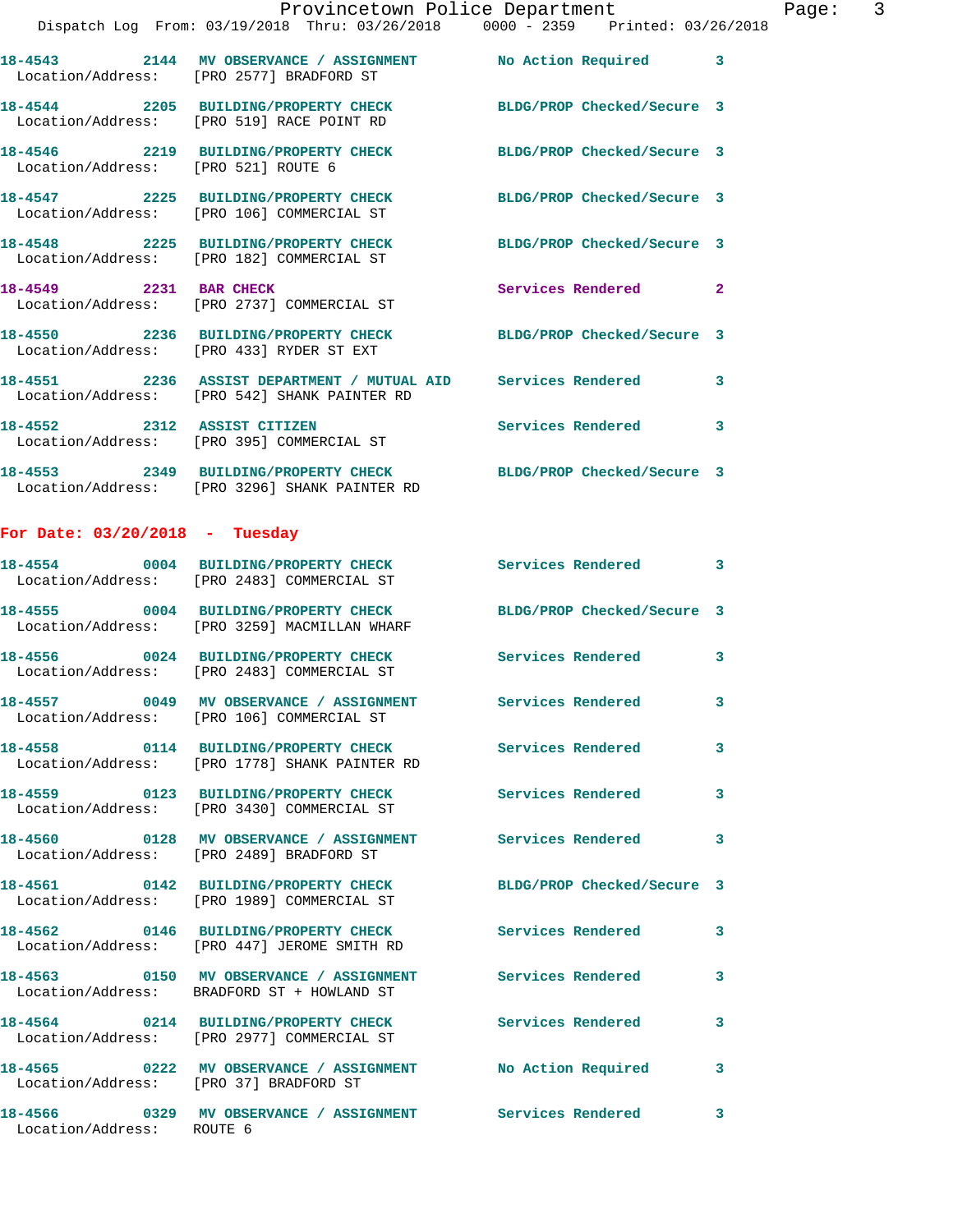| Location/Address: [PRO 4048] ROUTE 6                                                           | 18-4567 6334 MV OBSERVANCE / ASSIGNMENT Services Rendered                                                    |                            | $\mathbf{3}$               |
|------------------------------------------------------------------------------------------------|--------------------------------------------------------------------------------------------------------------|----------------------------|----------------------------|
|                                                                                                | 18-4568 0512 BUILDING/PROPERTY CHECK<br>Location/Address: [PRO 2490] PROVINCELANDS RD                        | <b>Services Rendered</b>   | $\mathbf{3}$               |
|                                                                                                | 18-4569 0547 MV OBSERVANCE / ASSIGNMENT<br>Location/Address: SHANK PAINTER RD + ROUTE 6                      | No Action Required         | 3                          |
|                                                                                                | 18-4570 0555 BUILDING/PROPERTY CHECK<br>Location/Address: [PRO 2018] COMMERCIAL ST                           | Services Rendered          | 3                          |
|                                                                                                | 18-4571 0557 BUILDING/PROPERTY CHECK<br>Location/Address: [PRO 526] RYDER ST EXT                             | Services Rendered          | $\overline{\phantom{a}}$   |
| 18-4572 0726 HAZARDS<br>Location/Address: FRANKLIN ST                                          |                                                                                                              | Referred to Other Agency 2 |                            |
|                                                                                                | 18-4574 0747 BUILDING/PROPERTY CHECK<br>Location/Address: [PRO 2500] COMMERCIAL ST                           | <b>Services Rendered</b>   | $\overline{\phantom{a}}$ 3 |
|                                                                                                | Location/Address: COMMERCIAL ST + SNAIL RD                                                                   |                            | 3                          |
|                                                                                                | 18-4576 0809 BUILDING/PROPERTY CHECK<br>Location/Address: [PRO 526] RYDER ST EXT                             | Services Rendered          | $\mathbf{3}$               |
|                                                                                                | 18-4577 0823 BUILDING/PROPERTY CHECK<br>Location/Address: [PRO 3670] SHANK PAINTER RD                        | <b>Services Rendered</b>   | 3                          |
|                                                                                                | 18-4578 0829 BUILDING/PROPERTY CHECK<br>Location/Address: [PRO 3430] COMMERCIAL ST                           | BLDG/PROP Checked/Secure 3 |                            |
| Location/Address: [PRO 3440] ROUTE 6                                                           | 18-4579 0829 MV OBSERVANCE / ASSIGNMENT Services Rendered 3                                                  |                            |                            |
| 18-4581 0847 HAZARDS                                                                           | Location/Address: [PRO 2618] COMMERCIAL ST                                                                   | Referred to Other Agency 2 |                            |
|                                                                                                | 18-4580 0850 MV OBSERVANCE / ASSIGNMENT Services Rendered 3<br>Location/Address: BRADFORD ST + STANDISH ST   |                            |                            |
| 18-4582 0853 MV STOP<br>Location/Address: [PRO 413] CONWELL ST<br>Refer To Citation: 18-236-CN |                                                                                                              | <b>VERBAL WARNING</b>      | $\overline{\mathbf{3}}$    |
|                                                                                                | 18-4583 0914 BUILDING/PROPERTY CHECK Services Rendered<br>Location/Address: [PRO 488] MAYFLOWER ST           |                            | $\mathbf{3}$               |
|                                                                                                | 18-4584 0923 MV OBSERVANCE / ASSIGNMENT Services Rendered 3<br>Location/Address: [PRO 3296] SHANK PAINTER RD |                            |                            |
|                                                                                                | 18-4585 0944 BUILDING/PROPERTY CHECK<br>Location/Address: [PRO 106] COMMERCIAL ST                            | BLDG/PROP Checked/Secure 3 |                            |
|                                                                                                | 18-4587 1000 SERVICE CALL - POLICE<br>Location/Address: [PRO 542] SHANK PAINTER RD                           | Services Rendered 3        |                            |
| 18-4590 1058 MV STOP<br>Location/Address: ROUTE 6<br>Refer To Citation: R8381302               |                                                                                                              | Citation / Warning Issue 3 |                            |
| Location/Address: [PRO 94] BRADFORD ST                                                         | 18-4589 1100 MV OBSERVANCE / ASSIGNMENT No Action Required                                                   |                            | $\mathbf{3}$               |
| Location/Address: ROUTE 6                                                                      | 18-4588 1101 MV OBSERVANCE / ASSIGNMENT No Action Required                                                   |                            | $\mathbf{3}$               |
| 18-4591 1105 FOLLOW UP                                                                         |                                                                                                              | SPOKEN TO                  | $\mathbf{2}$               |

Location/Address: [PRO 542] SHANK PAINTER RD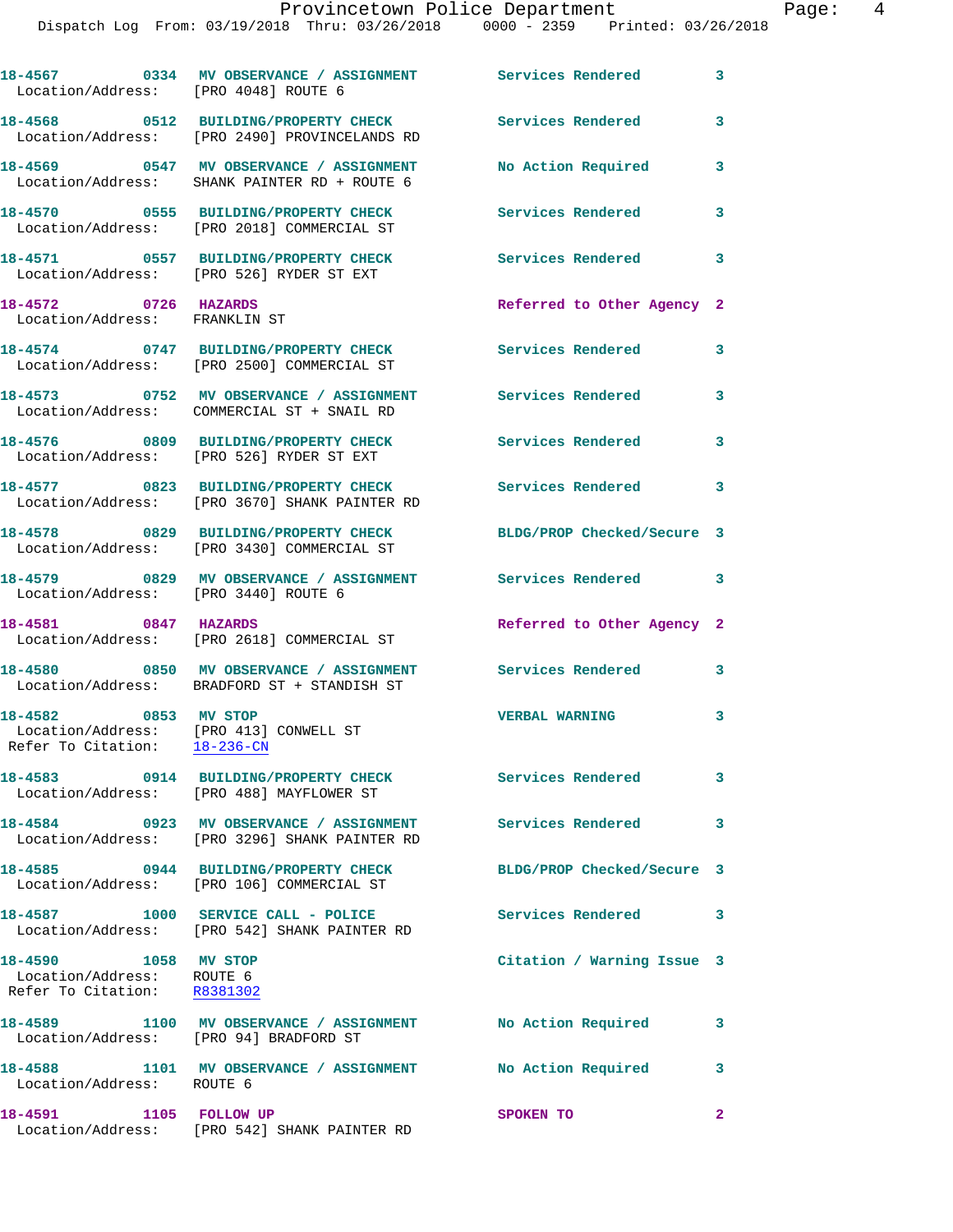|                                                                                                | Dispatch Log From: 03/19/2018 Thru: 03/26/2018 0000 - 2359 Printed: 03/26/2018                        | Provincetown Police Department | Page: 5        |
|------------------------------------------------------------------------------------------------|-------------------------------------------------------------------------------------------------------|--------------------------------|----------------|
| Refer To Citation: R8381264                                                                    | 18-4592 1113 MV STOP<br>Location/Address: [PRO 2558] BRADFORD ST                                      | Citation / Warning Issue 3     |                |
| Location/Address: ROUTE 6                                                                      | 18-4593 1123 MV OBSERVANCE / ASSIGNMENT No Action Required                                            |                                | $\mathbf{3}$   |
|                                                                                                | 18-4594 1124 GENERAL INFO<br>Location/Address: [PRO 106] COMMERCIAL ST                                | No Action Required 3           |                |
|                                                                                                | 18-4595 1132 PARK, WALK & TALK<br>Location/Address: [PRO 105] COMMERCIAL ST                           | Services Rendered              | $\mathbf{2}$   |
|                                                                                                | 18-4596 1140 PARK, WALK & TALK<br>Location/Address: [PRO 488] MAYFLOWER ST                            | SPOKEN TO                      | $\overline{a}$ |
|                                                                                                | 18-4598 1200 GENERAL INFO<br>Location/Address: [PRO 105] COMMERCIAL ST                                | Referred to Other Agency 3     |                |
| 18-4597 1203 MV STOP<br>Refer To Citation: R8381303                                            | Location/Address: ROUTE 6 + CONWELL ST                                                                | Citation / Warning Issue 3     |                |
|                                                                                                | 18-4599 1229 BUILDING/PROPERTY CHECK<br>Location/Address: [PRO 3514] BRADFORD ST                      | Services Rendered 3            |                |
|                                                                                                | 18-4600 1238 ALARM - FIRE<br>Location/Address: [PRO 433] RYDER ST EXT                                 | False Alarm                    | 1              |
| 18-4601 1241 MV STOP<br>Refer To Citation: R8381265                                            | Location/Address: [PRO 752] BRADFORD ST                                                               | Citation / Warning Issue 3     |                |
| Location/Address: ROUTE 6                                                                      | 18-4602 1254 MV OBSERVANCE / ASSIGNMENT No Action Required                                            |                                | 3              |
| 18-4603 1314 MV STOP<br>Location/Address: [PRO 413] CONWELL ST<br>Refer To Citation: 18-237-CN |                                                                                                       | <b>VERBAL WARNING</b>          | 3              |
| 18-4604 1345 ANIMAL CALL                                                                       | Location/Address: [PRO 2490] PROVINCELANDS RD                                                         | Services Rendered              | $\mathbf{2}$   |
| Location/Address: ROUTE 6                                                                      | 18-4605 1354 MV OBSERVANCE / ASSIGNMENT No Action Required                                            |                                | 3              |
|                                                                                                | 18-4606 1427 MV STOP<br>Location/Address: ROUTE 6 + CONWELL ST                                        | No Action Required             | 3              |
| Location/Address: [PRO 569] WINSLOW ST                                                         | 18-4607 1450 SERVICE CALL - POLICE Services Rendered                                                  |                                | 3              |
|                                                                                                | 18-4608 1509 MEDICAL EMERGENCY<br>Location/Address: [PRO 440] HARRY KEMP WAY                          | Transported to Hospital 1      |                |
| 18-4611 1521 ANIMAL CALL                                                                       | Location/Address: [PRO 3099] SHANK PAINTER RD                                                         | SPOKEN TO                      | 2              |
| Location/Address: ROUTE 6                                                                      | 18-4610 1529 MV OBSERVANCE / ASSIGNMENT No Action Required                                            |                                | 3              |
|                                                                                                | 18-4612 1553 PARK, WALK & TALK<br>Location/Address: CENTER ST + COMMERCIAL ST                         | No Action Required             | $\overline{2}$ |
|                                                                                                | 18-4613 1704 SERVE WARRANT<br>Location/Address: [PRO 1192] COMMERCIAL ST<br>Refer To Arrest: 18-14-AR | Arrest(s) Made                 | 3              |
|                                                                                                | 18-4614 1835 ESCORT / TRANSPORT                                                                       | Transferred Custody 3          |                |

Location/Address: [BAR 3] LOCATED IN BOURNE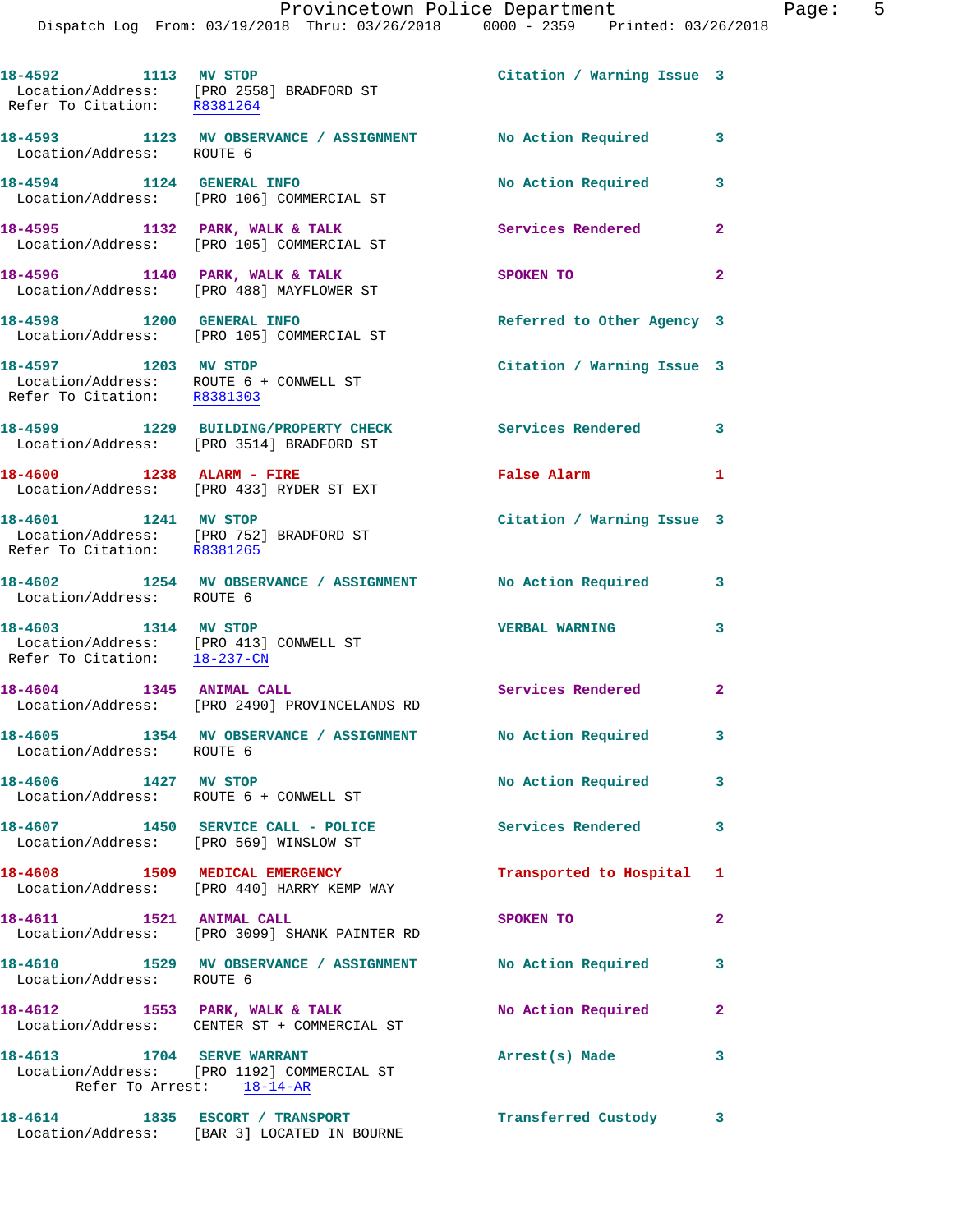|                                                      |                                                                                | Provincetown Police Department<br>Dispatch Log From: 03/19/2018 Thru: 03/26/2018 0000 - 2359 Printed: 03/26/2018  | $\rm{Pe}$      |
|------------------------------------------------------|--------------------------------------------------------------------------------|-------------------------------------------------------------------------------------------------------------------|----------------|
|                                                      | Refer To Arrest: 18-14-AR                                                      |                                                                                                                   |                |
|                                                      | 18-4615 1923 PARKING COMPLAINT<br>Location/Address: HOWLAND ST + COMMERCIAL ST | SPOKEN TO                                                                                                         | 3              |
|                                                      | 18-4616 1939 PARKING COMPLAINT<br>Location/Address: [PRO 273] COMMERCIAL ST    | SPOKEN TO                                                                                                         | 3              |
| 18-4617 2050 MV STOP                                 | Location/Address: [PRO 433] RYDER ST EXT                                       | SPOKEN TO                                                                                                         | 3              |
|                                                      |                                                                                | 18-4618 2208 BUILDING/PROPERTY CHECK BLDG/PROP Checked/Secure 3<br>Location/Address: [PRO 571] ALDEN ST           |                |
|                                                      |                                                                                | 18-4619   2337   BUILDING/PROPERTY CHECK   BLDG/PROP Checked/Secure 3<br>Location/Address: [PRO 3318] CEMETERY RD |                |
|                                                      | Location/Address: [PRO 2728] COMMERCIAL ST                                     | 18-4620 2341 BUILDING/PROPERTY CHECK BLDG/PROP Checked/Secure 3                                                   |                |
|                                                      | Location/Address: [PRO 3259] MACMILLAN WHARF                                   | 18-4621 2342 BUILDING/PROPERTY CHECK Services Rendered                                                            | 3              |
|                                                      | Location/Address: BRADFORD ST + HOWLAND ST                                     | 18-4622 2346 MV OBSERVANCE / ASSIGNMENT Services Rendered 3                                                       |                |
| For Date: $03/21/2018$ - Wednesday                   |                                                                                |                                                                                                                   |                |
|                                                      | Location/Address: [PRO 2818] CONWELL ST                                        | 18-4623 0006 MV OBSERVANCE / ASSIGNMENT Services Rendered                                                         | 3              |
| Location/Address: ROUTE 6 + SNAIL RD                 |                                                                                | 18-4624 0006 MV OBSERVANCE / ASSIGNMENT Services Rendered                                                         | 3              |
| Refer To Citation: 18-238-CN                         | 18-4625 0043 BY-LAW VIOLATION<br>Location/Address: [PRO 526] RYDER ST EXT      | <b>VERBAL WARNING</b>                                                                                             | $\overline{2}$ |
|                                                      | Location/Address: [PRO 1645] HARRY KEMP WAY                                    | 18-4626 0102 BUILDING/PROPERTY CHECK BLDG/PROP Checked/Secure 3                                                   |                |
|                                                      |                                                                                | 18-4627 0102 BUILDING/PROPERTY CHECK BLDG/PROP Checked/Secure 3<br>Location/Address: [PRO 106] COMMERCIAL ST      |                |
| Location/Address: [PRO 2521] ROUTE 6                 |                                                                                | 18-4628 0117 MV OBSERVANCE / ASSIGNMENT Services Rendered                                                         | 3              |
|                                                      | Location/Address: BRADFORD ST + RYDER ST                                       | 18-4629   0121 MV OBSERVANCE / ASSIGNMENT   Services Rendered                                                     | 3              |
| 18-4630 0148 MV STOP<br>Refer To Citation: 18-239-CN | Location/Address: BRADFORD ST + ATLANTIC AVE                                   | <b>VERBAL WARNING</b>                                                                                             | 3              |
|                                                      | Location/Address: [PRO 1952] COMMERCIAL ST                                     | 18-4631 0157 BUILDING/PROPERTY CHECK BLDG/PROP Checked/Secure 3                                                   |                |
|                                                      | Location/Address: [PRO 530] SHANK PAINTER RD                                   | 18-4632 0206 BUILDING/PROPERTY CHECK BLDG/PROP Checked/Secure 3                                                   |                |
| Location/Address: [PRO 413] CONWELL ST               |                                                                                | 18-4633 0208 MV OBSERVANCE / ASSIGNMENT Services Rendered                                                         | 3              |
|                                                      | Location/Address: [PRO 1638] COMMERCIAL ST                                     | 18-4634 0217 BUILDING/PROPERTY CHECK BLDG/PROP Checked/Secure 3                                                   |                |
| Location: WEST SECTOR                                |                                                                                | 18-4635 0225 SERVICE CALL - POLICE Services Rendered                                                              | 3              |
| 18-4636<br>0239 MV STOP                              |                                                                                | Citation / Warning Issue 3                                                                                        |                |

Page: 6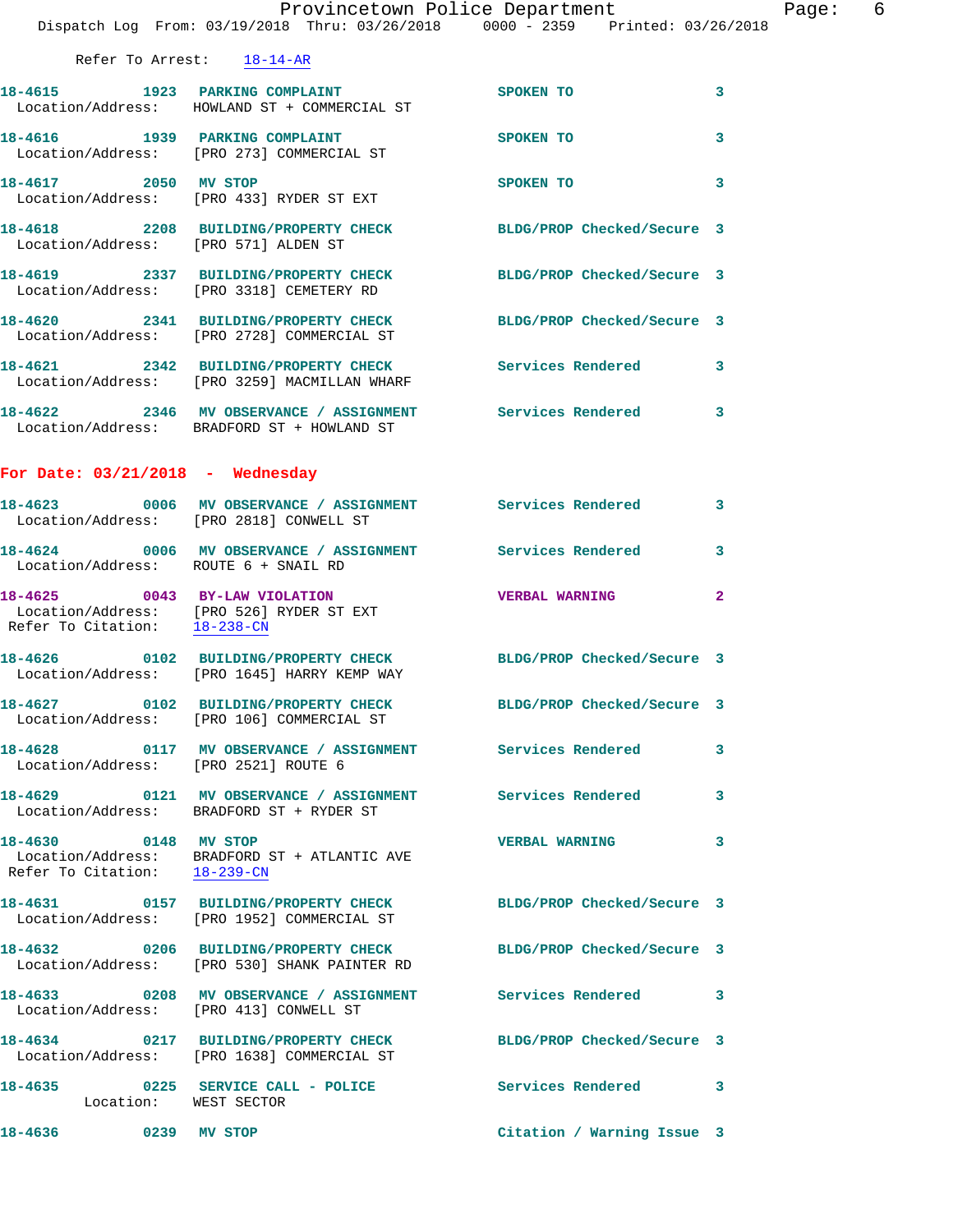|                                                                                   | Provincetown Police Department<br>Dispatch Log From: 03/19/2018 Thru: 03/26/2018 0000 - 2359 Printed: 03/26/2018       |                            |   |
|-----------------------------------------------------------------------------------|------------------------------------------------------------------------------------------------------------------------|----------------------------|---|
|                                                                                   |                                                                                                                        |                            |   |
| Refer To Citation: R2513997                                                       | Location/Address: BRADFORD ST + STANDISH ST                                                                            |                            |   |
| Location/Address: ROUTE 6                                                         | 18-4637 0259 SERVICE CALL - POLICE Services Rendered                                                                   |                            | 3 |
| Location/Address: ROUTE 6                                                         | 18-4638 6507 MV OBSERVANCE / ASSIGNMENT Services Rendered                                                              |                            | 3 |
|                                                                                   | 18-4639      0513   MV OBSERVANCE / ASSIGNMENT       Services Rendered<br>Location/Address:   COMMERCIAL ST + SNAIL RD |                            | 3 |
|                                                                                   | 18-4640 0600 BUILDING/PROPERTY CHECK<br>Location/Address: [PRO 2490] PROVINCELANDS RD                                  | <b>Services Rendered</b>   | 3 |
| 18-4643 0600 PARKING COMPLAINT<br>Location/Address: ALDEN ST                      |                                                                                                                        | <b>Services Rendered</b>   | 3 |
|                                                                                   | 18-4644 0600 PARKING COMPLAINT<br>Location/Address: [PRO 3094] COMMERCIAL ST                                           | <b>Services Rendered</b>   | 3 |
|                                                                                   | 18-4641 0603 BUILDING/PROPERTY CHECK<br>Location/Address: [PRO 447] JEROME SMITH RD                                    | BLDG/PROP Checked/Secure 3 |   |
|                                                                                   | 18-4642 0604 BUILDING/PROPERTY CHECK BLDG/PROP Checked/Secure 3<br>Location/Address: [PRO 2206] PILGRIMS LANDING       |                            |   |
| 18-4645 0708 MV STOP                                                              | Location/Address: BRADFORD ST + PLEASANT ST<br>Refer To Citation: $\frac{18-240-CN}{\sqrt{16}-240-CN}}$                | <b>VERBAL WARNING</b>      | 3 |
|                                                                                   | 18-4646 0728 BUILDING/PROPERTY CHECK<br>Location/Address: [PRO 2494] BRADFORD ST                                       | Services Rendered          | 3 |
|                                                                                   | 18-4647 0735 ASSIST DEPARTMENT / MUTUAL AID Services Rendered<br>Location/Address: [PRO 1383] FRANKLIN ST              |                            | 3 |
| 18-4648 0741 MV STOP<br>Refer To Citation: 18-242-CN                              | Location/Address: ROUTE 6 + SHANK PAINTER RD                                                                           | <b>VERBAL WARNING</b>      | 3 |
|                                                                                   | 18-4649 0745 PARK, WALK & TALK<br>Location/Address: [PRO 539] SHANK PAINTER RD                                         | Services Rendered          |   |
| Location/Address: [PRO 569] WINSLOW ST                                            | 18-4650 0756 SERVICE CALL - POLICE                                                                                     | <b>Services Rendered</b>   | 3 |
|                                                                                   | 18-4651 0813 MEDICAL EMERGENCY<br>Location/Address: [PRO 1892] SHANK PAINTER RD                                        | Transported to Hospital    | 1 |
| 18-4653 0834 ANIMAL CALL                                                          | Location/Address: [PRO 285] COMMERCIAL ST                                                                              | Could Not Locate           | 2 |
|                                                                                   | 18-4654 0900 BUILDING/PROPERTY CHECK<br>Location/Address: [PRO 1638] COMMERCIAL ST                                     | BLDG/PROP Checked/Secure 3 |   |
| 18-4655 0900 MV STOP<br>Location/Address: SNAIL RD<br>Refer To Citation: R7274500 |                                                                                                                        | Citation / Warning Issue 3 |   |
| Location/Address: [PRO 2513] ROUTE 6                                              | 18-4656  0942 MV OBSERVANCE / ASSIGNMENT  Services Rendered                                                            |                            | 3 |
| 18-4657 0955 MV STOP<br>Refer To Citation: R8381281                               | Location/Address: [PRO 395] COMMERCIAL ST                                                                              | Citation / Warning Issue 3 |   |
| Location/Address: [PRO 495] NELSON AVE                                            | 18-4658 0959 PARKING COMPLAINT                                                                                         | <b>Services Rendered</b>   | 3 |
| 18-4659                                                                           | 1013 ASSIST DEPARTMENT / MUTUAL AID Services Rendered                                                                  |                            | 3 |

Page: 7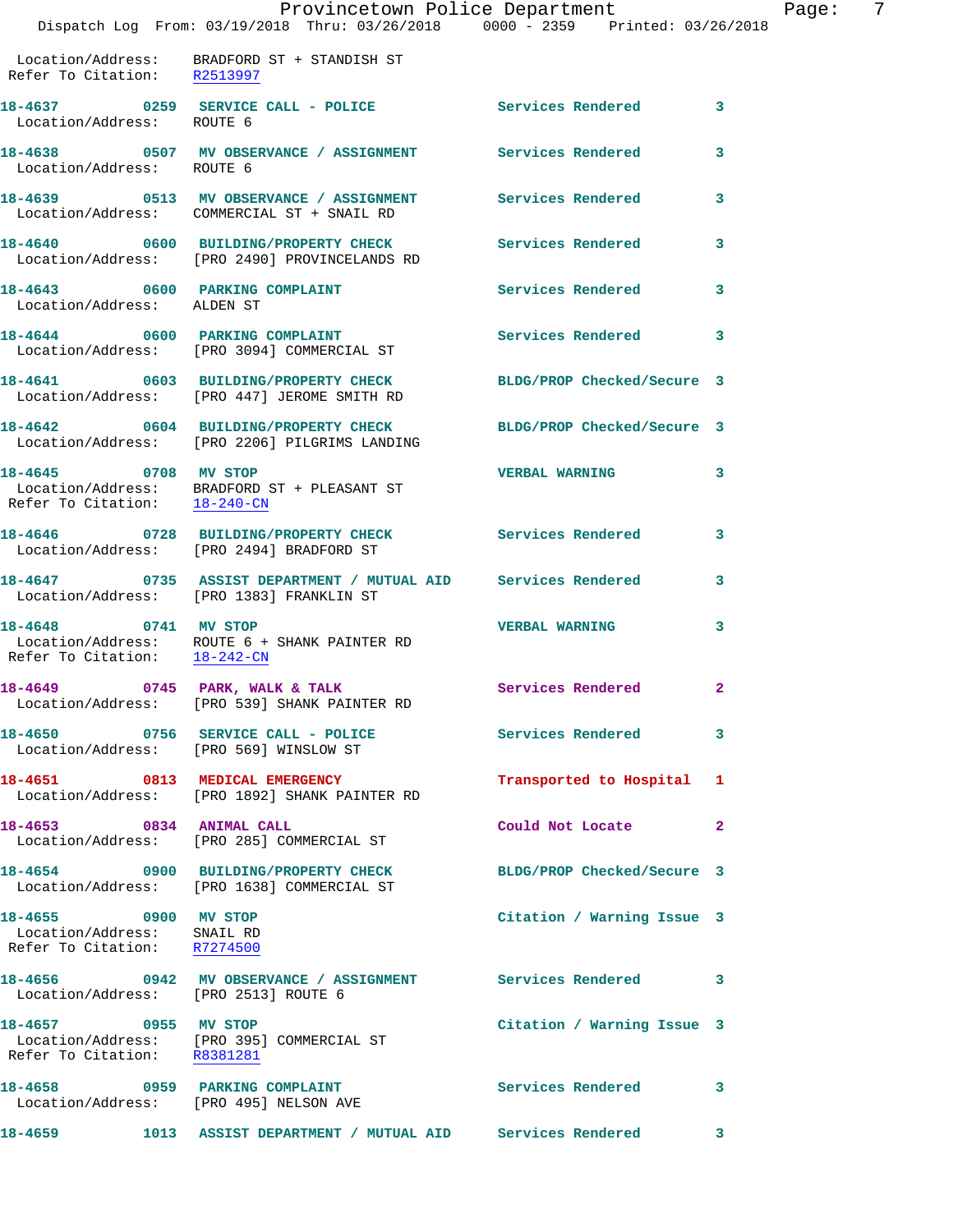|                                                                                                           | Provincetown Police Department<br>Dispatch Log From: 03/19/2018 Thru: 03/26/2018 0000 - 2359 Printed: 03/26/2018 |                            |              |
|-----------------------------------------------------------------------------------------------------------|------------------------------------------------------------------------------------------------------------------|----------------------------|--------------|
| Location/Address: [PRO 94] BRADFORD ST                                                                    |                                                                                                                  |                            |              |
|                                                                                                           | 18-4660 1045 MV OBSERVANCE / ASSIGNMENT Services Rendered<br>Location/Address: [PRO 94] BRADFORD ST              |                            | 3            |
| 18-4661 1052 MV STOP<br>Location/Address: ROUTE 6 + SNAIL RD<br>Refer To Citation: 18-243-CN              |                                                                                                                  | <b>VERBAL WARNING</b>      | 3            |
| 18-4662 1100 MV STOP<br>Location/Address: [PRO 521] ROUTE 6<br>Refer To Citation: $\frac{18-244-CN}{\pi}$ |                                                                                                                  | <b>VERBAL WARNING</b>      | 3            |
|                                                                                                           | 18-4663 1106 MV OBSERVANCE / ASSIGNMENT Services Rendered<br>Location/Address: [PRO 3430] COMMERCIAL ST          |                            | 3            |
|                                                                                                           | 18-4664 1119 PARK, WALK & TALK<br>Location/Address: [PRO 569] WINSLOW ST                                         | Services Rendered          | 2            |
| 18-4666 1143 MV STOP<br>Refer To Citation: 18-245-CN                                                      | Location: [PRO 3672] TOWN LINE                                                                                   | <b>VERBAL WARNING</b>      | 3            |
|                                                                                                           | 18-4667 1152 BUILDING/PROPERTY CHECK Services Rendered<br>Location/Address: [PRO 3259] MACMILLAN WHARF           |                            | 3            |
| 18-4668 1159 MV STOP<br>Location: [PRO 3672] TOWN LINE<br>Refer To Citation: R8381304                     |                                                                                                                  | Citation / Warning Issue 3 |              |
|                                                                                                           | 18-4669 1216 BUILDING/PROPERTY CHECK<br>Location/Address: [PRO 2481] TREMONT ST                                  | Services Rendered          | 3            |
|                                                                                                           | 18-4670 1218 BUILDING/PROPERTY CHECK<br>Location/Address: [PRO 2493] BRADFORD ST                                 | <b>Services Rendered</b>   | 3            |
| 18-4671 1226 MV STOP<br>Location: [PRO 3672] TOWN LINE<br>Refer To Citation: R8381282                     |                                                                                                                  | Citation / Warning Issue 3 |              |
|                                                                                                           | 18-4673 1230 MEDICAL EMERGENCY<br>Location/Address: [PRO 1387] JEROME SMITH RD                                   | Transported to Hospital 1  |              |
|                                                                                                           | 18-4672 1232 BUILDING/PROPERTY CHECK<br>Location/Address: [PRO 2489] BRADFORD ST                                 | <b>Services Rendered</b>   | 3            |
| 18-4674 1246 MV STOP                                                                                      | Location: [PRO 3672] TOWN LINE<br>Refer To Citation: 18-246-CN                                                   | <b>VERBAL WARNING</b>      | 3            |
| 18-4676 1309 MV STOP<br>Refer To Citation: 18-247-CN                                                      | Location/Address: BRADFORD ST + STANDISH ST                                                                      | <b>VERBAL WARNING</b>      | 3            |
| 18-4677 1317 MV STOP<br>Refer To Citation: 18-248-CN                                                      | Location/Address: [PRO 2577] BRADFORD ST                                                                         | <b>VERBAL WARNING</b>      | 3            |
| 18-4678 1328 MV STOP<br>Location: [PRO 3672] TOWN LINE<br>Refer To Citation: R8381305                     |                                                                                                                  | Citation / Warning Issue 3 |              |
| 18-4679 1339 MV STOP<br>Location/Address: BRADFORD ST<br>Refer To Citation: 18-249-CN                     |                                                                                                                  | <b>VERBAL WARNING</b>      | 3            |
|                                                                                                           | 18-4680 1350 PARK, WALK & TALK<br>Location/Address: [PRO 488] MAYFLOWER ST                                       | Services Rendered          | $\mathbf{2}$ |
| 18-4681 1350 PARKING COMPLAINT                                                                            | Location/Address: [PRO 273] COMMERCIAL ST                                                                        | Citation / Warning Issue 3 |              |

Page: 8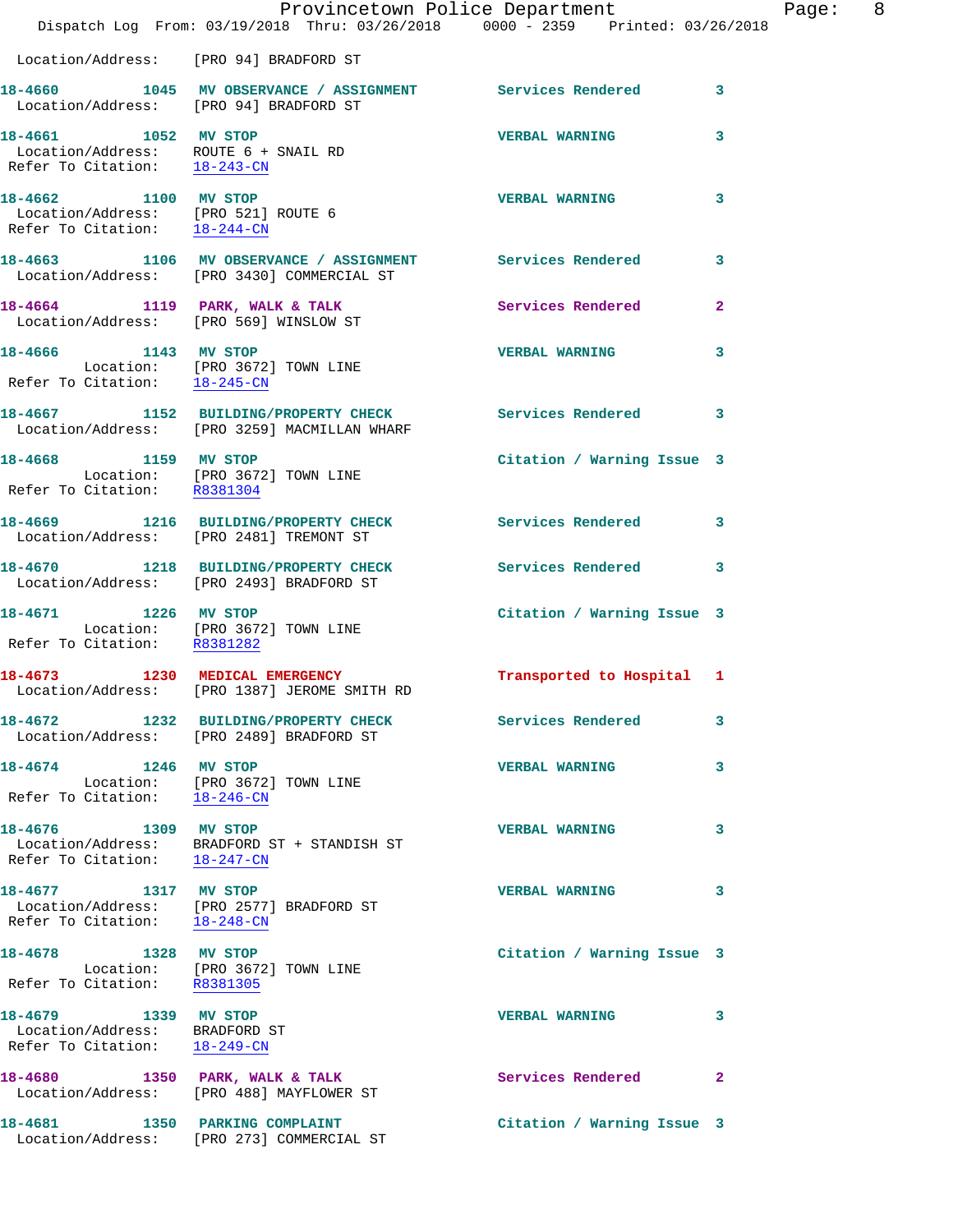Dispatch Log From: 03/19/2018 Thru: 03/26/2018 0000 - 2359 Printed: 03/26/2018 **18-4682 1505 SERVICE CALL - POLICE Services Rendered 3**  Location/Address: [PRO 569] WINSLOW ST **18-4683 1534 MV OBSERVANCE / ASSIGNMENT Services Rendered 3**  Location/Address: COMMERCIAL ST + SNAIL RD **18-4684 1554 BUILDING/PROPERTY CHECK Services Rendered 3**  Location/Address: [PRO 2898] JEROME SMITH RD **18-4685 1624 ANIMAL CALL Services Rendered 2 3**  Location/Address: [PRO 285] COMMERCIAL ST **18-4686 1734 MV OBSERVANCE / ASSIGNMENT Services Rendered 3**  Location/Address: [PRO 2521] ROUTE 6 **18-4687 1756 MV OBSERVANCE / ASSIGNMENT Services Rendered 3**  Location/Address: [PRO 444] HIGH POLE HILL **18-4688 1849 BUILDING/PROPERTY CHECK Services Rendered 3**  Location/Address: [PRO 521] ROUTE 6 **18-4690 1900 BUILDING/PROPERTY CHECK Services Rendered 3**  Location/Address: [PRO 94] BRADFORD ST **18-4689 1902 BUILDING/PROPERTY CHECK BLDG/PROP Checked/Secure 3**  Location/Address: [PRO 447] JEROME SMITH RD **18-4691 1933 MV OBSERVANCE / ASSIGNMENT Services Rendered 3**  Location/Address: [PRO 94] BRADFORD ST **18-4692 1938 BUILDING/PROPERTY CHECK Services Rendered 3**  Location/Address: [PRO 3259] MACMILLAN WHARF **18-4693 2001 PARKING COMPLAINT Services Rendered 3**  Location/Address: [PRO 1301] BREWSTER ST **18-4694 2008 MV OBSERVANCE / ASSIGNMENT Services Rendered 3**  BRADFORD ST + HOWLAND ST **18-4695 2017 PARKING COMPLAINT Services Rendered 3**  Location/Address: PRISCILLA ALDEN RD **18-4696 2050 BUILDING/PROPERTY CHECK BLDG/PROP Checked/Secure 3**  Location/Address: [PRO 444] HIGH POLE HILL **18-4697 2104 BUILDING/PROPERTY CHECK Services Rendered 3**  Location/Address: [PRO 2490] PROVINCELANDS RD **18-4699 2113 PARKING COMPLAINT Services Rendered 3**  Location/Address: [PRO 165] COMMERCIAL ST **18-4698 2115 BUILDING/PROPERTY CHECK Services Rendered 3**  Location/Address: [PRO 2540] RACE POINT RD **18-4700 2124 BUILDING/PROPERTY CHECK BLDG/PROP Checked/Secure 3**  Location/Address: [PRO 2194] COMMERCIAL ST **18-4701 2140 MV STOP VERBAL WARNING 3**  Location/Address: COMMERCIAL ST + CONANT ST Refer To Citation: 18-250-CN **18-4702 2146 BUILDING/PROPERTY CHECK Services Rendered 3**  Location/Address: [PRO 447] JEROME SMITH RD **18-4703 2153 BUILDING/PROPERTY CHECK BLDG/PROP Checked/Secure 3**  Location/Address: [PRO 2520] PRINCE ST

Location/Address: [PRO 2481] TREMONT ST

**18-4704 2219 BUILDING/PROPERTY CHECK Services Rendered 3**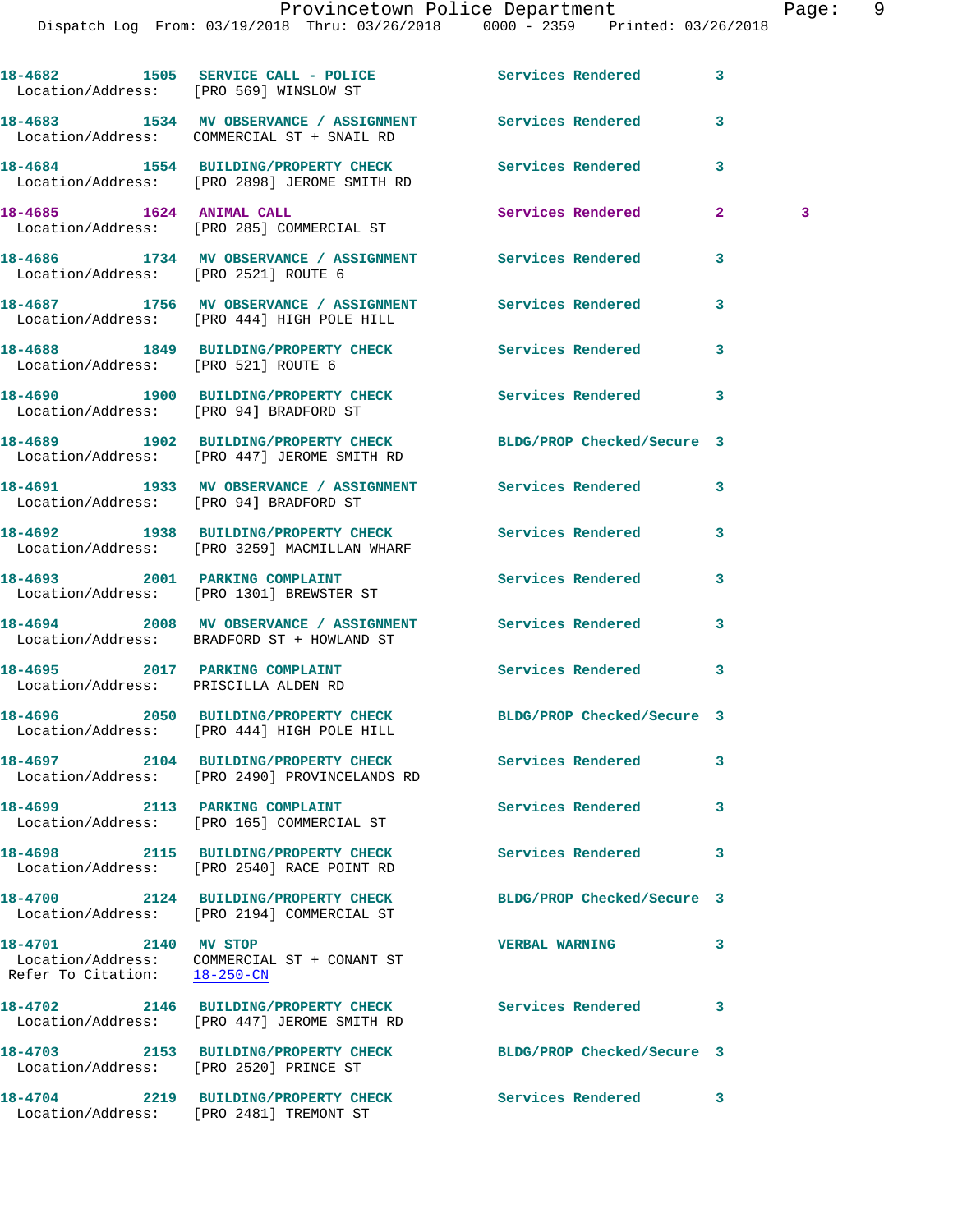|                                                                 | Provincetown Police Department<br>Dispatch Log From: 03/19/2018 Thru: 03/26/2018 0000 - 2359 Printed: 03/26/2018 |                            |                | Page: 10 |  |
|-----------------------------------------------------------------|------------------------------------------------------------------------------------------------------------------|----------------------------|----------------|----------|--|
|                                                                 | 18-4705 2348 PARK, WALK & TALK 2 Services Rendered 2<br>Location/Address: [PRO 539] SHANK PAINTER RD             |                            |                |          |  |
|                                                                 | 18-4706 2357 BUILDING/PROPERTY CHECK Services Rendered 3<br>Location/Address: [PRO 3259] MACMILLAN WHARF         |                            |                |          |  |
| For Date: $03/22/2018$ - Thursday                               |                                                                                                                  |                            |                |          |  |
|                                                                 | 18-4707 0022 BUILDING/PROPERTY CHECK BLDG/PROP Checked/Secure 3<br>Location/Address: [PRO 1952] COMMERCIAL ST    |                            |                |          |  |
|                                                                 | 18-4708 0025 MV OBSERVANCE / ASSIGNMENT Services Rendered<br>Location/Address: BRADFORD ST + HOWLAND ST          |                            | $\mathbf{3}$   |          |  |
|                                                                 | 18-4709 0029 BUILDING/PROPERTY CHECK Services Rendered 3<br>Location/Address: [PRO 530] SHANK PAINTER RD         |                            |                |          |  |
|                                                                 | 18-4710 0038 BUILDING/PROPERTY CHECK BLDG/PROP Checked/Secure 3<br>Location/Address: [PRO 440] HARRY KEMP WAY    |                            |                |          |  |
| Location/Address: [PRO 2513] ROUTE 6                            | 18-4711 0038 MV OBSERVANCE / ASSIGNMENT Services Rendered 3                                                      |                            |                |          |  |
|                                                                 | 18-4712 0051 MV OBSERVANCE / ASSIGNMENT Services Rendered<br>Location/Address: BRADFORD ST + STANDISH ST         |                            | 3              |          |  |
|                                                                 | 18-4715 0107 BUILDING/PROPERTY CHECK BLDG/PROP Checked/Secure 3<br>Location/Address: [PRO 1638] COMMERCIAL ST    |                            |                |          |  |
|                                                                 | 18-4713   0108   BUILDING/PROPERTY CHECK   BLDG/PROP Checked/Secure 3<br>Location/Address: [PRO 554] TREMONT ST  |                            |                |          |  |
|                                                                 | 18-4714 0111 MV OBSERVANCE / ASSIGNMENT Services Rendered<br>Location/Address: BRADFORD ST + PRINCE ST           |                            | 3              |          |  |
|                                                                 | 18-4716 		 0132 BUILDING/PROPERTY CHECK Services Rendered<br>Location/Address: [PRO 2499] RACE POINT RD          |                            | $\mathbf{3}$   |          |  |
|                                                                 | 18-4717 0135 MEDICAL EMERGENCY<br>Location/Address: [PRO 2144] CONWELL ST                                        | Transported to Hospital 1  |                |          |  |
|                                                                 | Location/Address: [PRO 3004] BRADFORD ST                                                                         |                            | 3              |          |  |
|                                                                 | 18-4719 0158 PARK, WALK & TALK<br>Location/Address: [PRO 3259] MACMILLAN WHARF                                   | Services Rendered          | $\overline{2}$ |          |  |
|                                                                 | 18-4721 0230 PARK, WALK & TALK<br>Location/Address: [PRO 539] SHANK PAINTER RD                                   | SPOKEN TO                  | $\overline{2}$ |          |  |
|                                                                 | 18-4720 0246 BUILDING/PROPERTY CHECK Services Rendered<br>Location/Address: [PRO 106] COMMERCIAL ST              |                            | 3              |          |  |
|                                                                 | 18-4723 0416 BUILDING/PROPERTY CHECK BLDG/PROP Checked/Secure 3<br>Location/Address: [PRO 447] JEROME SMITH RD   |                            |                |          |  |
| 18-4724 0420 HAZARDS                                            | Location/Address: [PRO 716] BRADFORD ST                                                                          | Referred to Other Agency 2 |                |          |  |
|                                                                 |                                                                                                                  |                            |                |          |  |
|                                                                 | Location/Address: SHANK PAINTER RD + JEROME SMITH RD                                                             |                            | 3              |          |  |
| 18-4727 0733 MV DISABLED<br>Location/Address: [PRO 521] ROUTE 6 |                                                                                                                  | Services Rendered          | $\mathbf{2}$   |          |  |
| Location/Address: [PRO 2519] ROUTE 6                            | 18-4729 6815 MV OBSERVANCE / ASSIGNMENT Services Rendered                                                        |                            | 3              |          |  |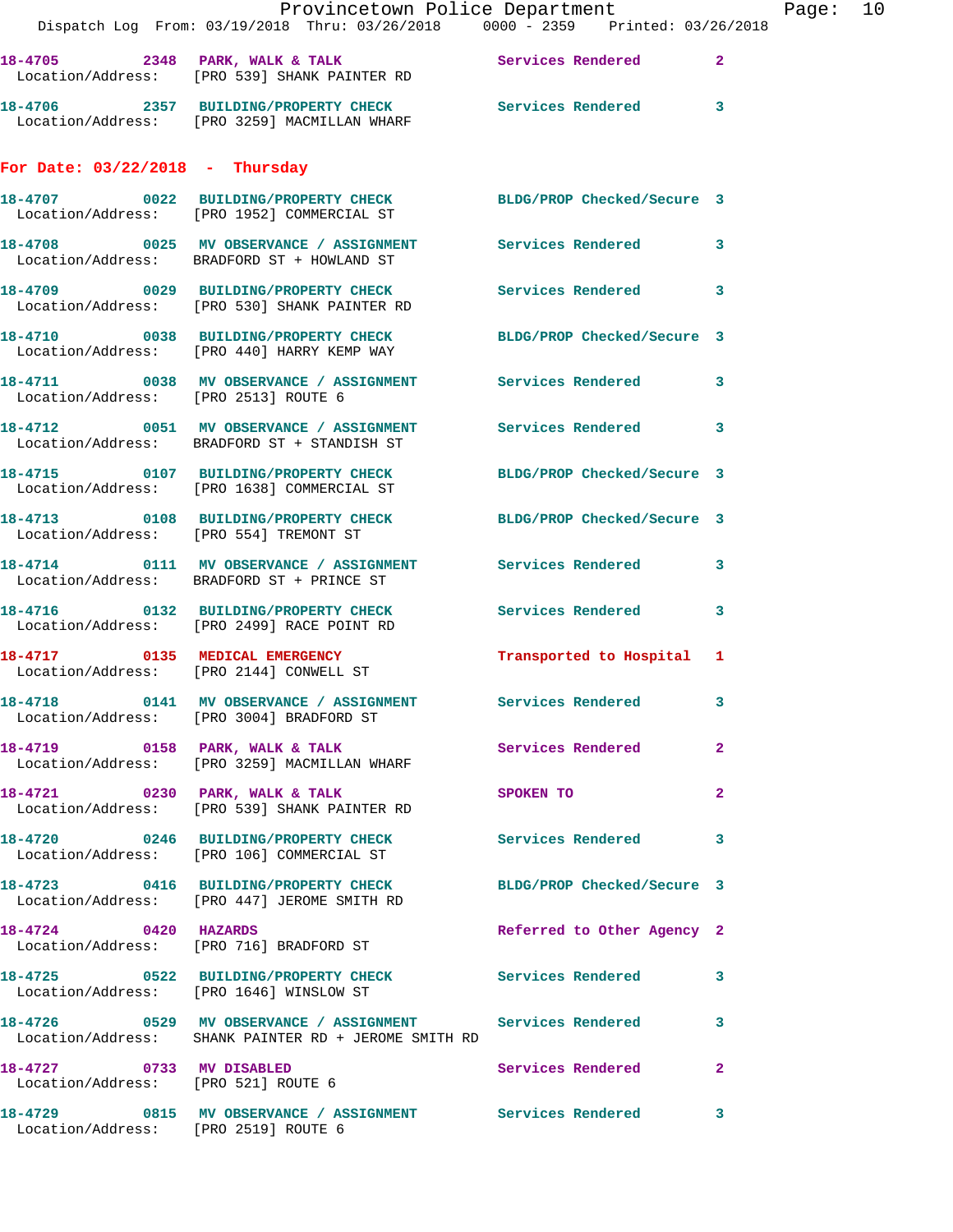|                                                                                      |                                                                                                               | Provincetown Police Department |              | Page: 11 |  |
|--------------------------------------------------------------------------------------|---------------------------------------------------------------------------------------------------------------|--------------------------------|--------------|----------|--|
|                                                                                      | Dispatch Log From: 03/19/2018 Thru: 03/26/2018 0000 - 2359 Printed: 03/26/2018                                |                                |              |          |  |
|                                                                                      | 18-4730 0816 ANIMAL CALL<br>Location/Address: [PRO 1539] COMMERCIAL ST                                        | GONE ON ARRIVAL 2              |              |          |  |
| 18-4731 0832 ANIMAL CALL<br>Location/Address: CREEK HILL RD                          |                                                                                                               | <b>GONE ON ARRIVAL</b>         | $\mathbf{2}$ |          |  |
| Refer To Citation: 18-251-CN                                                         | 18-4732 0840 MV STOP<br>Location/Address: BRADFORD ST + MECHANIC ST                                           | <b>VERBAL WARNING</b>          | 3            |          |  |
| Location/Address: [PRO 2521] ROUTE 6                                                 | 18-4733 0915 MV OBSERVANCE / ASSIGNMENT Services Rendered                                                     |                                | 3            |          |  |
|                                                                                      | 18-4735 0932 BUILDING/PROPERTY CHECK Services Rendered 3<br>Location/Address: [PRO 3259] MACMILLAN WHARF      |                                |              |          |  |
|                                                                                      |                                                                                                               | Citation / Warning Issue 3     |              |          |  |
|                                                                                      | 18-4738 0955 BUILDING/PROPERTY CHECK BLDG/PROP Checked/Secure 3<br>Location/Address: [PRO 3317] CEMETERY RD   |                                |              |          |  |
|                                                                                      | 18-4739 0955 BUILDING/PROPERTY CHECK BLDG/PROP Checked/Secure 3<br>Location/Address: [PRO 3318] CEMETERY RD   |                                |              |          |  |
| 18-4741 1004 MV STOP<br>Location/Address: JOHNSON ST<br>Refer To Citation: 18-252-CN |                                                                                                               | <b>VERBAL WARNING</b>          | 3            |          |  |
| Location/Address: [PRO 521] ROUTE 6                                                  | 18-4740 1005 BUILDING/PROPERTY CHECK Services Rendered 3                                                      |                                |              |          |  |
| Location/Address: [PRO 1616] BANGS ST                                                | 18-4743 1015 ALARM - FIRE                                                                                     | False Alarm Weather (No 1      |              |          |  |
| Location/Address: BRADFORD ST                                                        | 18-4744 1032 PROPERTY DAMAGE                                                                                  | Services Rendered 3            |              |          |  |
| Refer To Citation:                                                                   | 18-4745 1111 MV STOP<br>Location/Address: CONWELL ST + OLD ANN PAGE WAY<br>$18 - 253 - CN$                    | <b>VERBAL WARNING</b>          | 3            |          |  |
| 18-4746 1132 MV STOP<br>Refer To Citation: 18-254-CN                                 | Location/Address: [PRO 3443] COMMERCIAL ST                                                                    | <b>VERBAL WARNING</b>          | 3            |          |  |
|                                                                                      | 18-4747 1144 PARK, WALK & TALK<br>Location/Address: [PRO 569] WINSLOW ST                                      | Services Rendered              | 2            |          |  |
|                                                                                      | 18-4748 1144 BUILDING/PROPERTY CHECK Services Rendered<br>Location/Address: [PRO 3163] WINTHROP ST            |                                | 3            |          |  |
| 18-4750 1201 PET PANTRY                                                              | Location/Address: [PRO 3296] SHANK PAINTER RD                                                                 | Services Rendered              | 2            |          |  |
|                                                                                      | 18-4749 1202 BUILDING/PROPERTY CHECK<br>Location/Address: [PRO 2483] COMMERCIAL ST                            | Services Rendered              | 3            |          |  |
|                                                                                      | 18-4751 1208 MV OBSERVANCE / ASSIGNMENT<br>Location/Address: [PRO 3746] BRADFORD ST EXT                       | Services Rendered              | 3            |          |  |
|                                                                                      | 18-4753 1237 BUILDING/PROPERTY CHECK BLDG/PROP Checked/Secure 3<br>Location/Address: [PRO 1638] COMMERCIAL ST |                                |              |          |  |
| 18-4754                                                                              | 1248 MV OBSERVANCE / ASSIGNMENT Services Rendered 3                                                           |                                |              |          |  |

 Location/Address: [PRO 2513] ROUTE 6 **18-4755 1317 ANIMAL CALL/FOLLOW UP Services Rendered 2** 

Location/Address: [PRO 542] SHANK PAINTER RD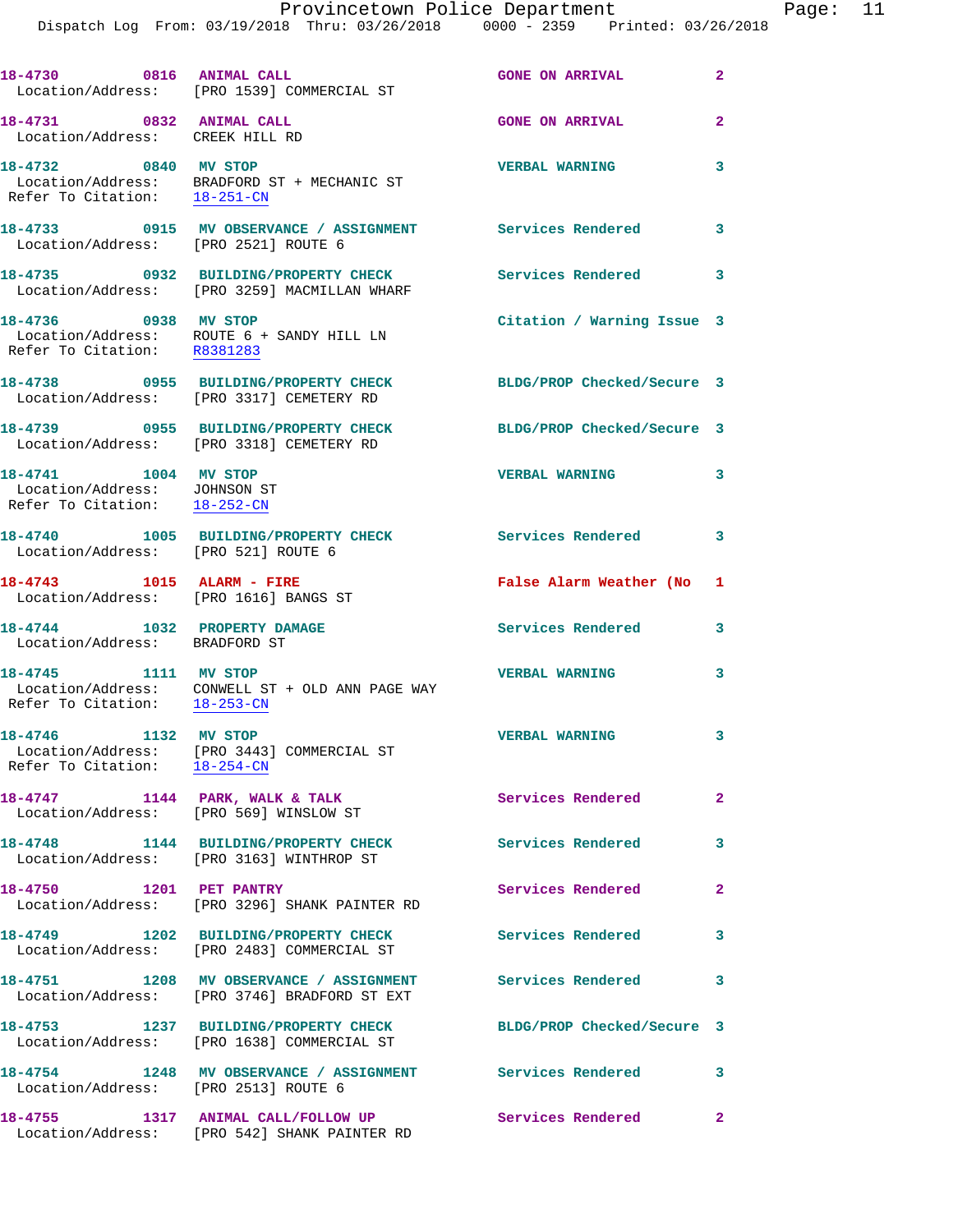**18-4756 1322 MV STOP Citation / Warning Issue 3**  Location/Address: SNAIL RD Refer To Citation: R8381284

 Location/Address: [PRO 2513] ROUTE 6 Refer To Citation: R8381285

18-4758 1340 PARK, WALK & TALK **Services Rendered** 2 Location/Address: [PRO 537] SHANK PAINTER RD

**18-4759 1344 BUILDING/PROPERTY CHECK Services Rendered 3**  Location/Address: [PRO 526] RYDER ST EXT **18-4760 1349 ASSIST CITIZEN Services Rendered 3**  Location/Address: [PRO 537] SHANK PAINTER RD

18-4761 1452 SERVICE CALL - POLICE 3 Services Rendered 3 Location/Address: [PRO 569] WINSLOW ST

**18-4762 1533 MV OBSERVANCE / ASSIGNMENT Services Rendered 3**  Location/Address: [PRO 2513] ROUTE 6 **18-4763 1541 MV OBSERVANCE / ASSIGNMENT Services Rendered 3** 

Location/Address: ROUTE 6

 Location/Address: [PRO 2513] ROUTE 6 Refer To Citation: 18-255-CN

 Location/Address: [PRO 2513] ROUTE 6 Refer To Citation: 18-256-CN

 Location/Address: [PRO 2521] ROUTE 6 Refer To Citation: 18-257-CN

**18-4767 1616 MV OBSERVANCE / ASSIGNMENT No Action Required 3**  Location/Address: HOWLAND ST

18-4766 1617 PARK, WALK & TALK **Services Rendered** 2

Location/Address: [PRO 542] SHANK PAINTER RD

Location/Address: [PRO 3004] BRADFORD ST

**18-4769 1650 MV OBSERVANCE / ASSIGNMENT Services Rendered 3**  Location/Address: SHANK PAINTER RD + ROUTE 6

Location/Address: [PRO 521] ROUTE 6

Location/Address: [PRO 395] COMMERCIAL ST

**18-4771 1714 MV OBSERVANCE / ASSIGNMENT Services Rendered 3**  Location/Address: HOWLAND ST + BRADFORD ST

**18-4773 1806 MV OBSERVANCE / ASSIGNMENT No Action Required 3**  Location/Address: SHANK PAINTER RD + BROWNE ST

**18-4774 1829 MV OBSERVANCE / ASSIGNMENT Services Rendered 3**  Location/Address: [PRO 3430] COMMERCIAL ST

**18-4775 1918 MEDICAL EMERGENCY Services Rendered 1** 

**18-4776 1953 PARK, WALK & TALK Services Rendered 2**  Location/Address: [PRO 1892] SHANK PAINTER RD

**18-4777 2050 BUILDING/PROPERTY CHECK BLDG/PROP Checked/Secure 3**  Location/Address: [PRO 1638] COMMERCIAL ST

**18-4757 1335 MV STOP Citation / Warning Issue 3** 

**18-4764 1549 MV STOP VERBAL WARNING 3** 

**18-4765 1553 MV STOP VERBAL WARNING 3 18-4768 1613 MV STOP VERBAL WARNING 3** 

**18-4770 1711 BUILDING/PROPERTY CHECK Services Rendered 3** 

**18-4772 1712 COMPLAINT - GENERAL SPOKEN TO 3**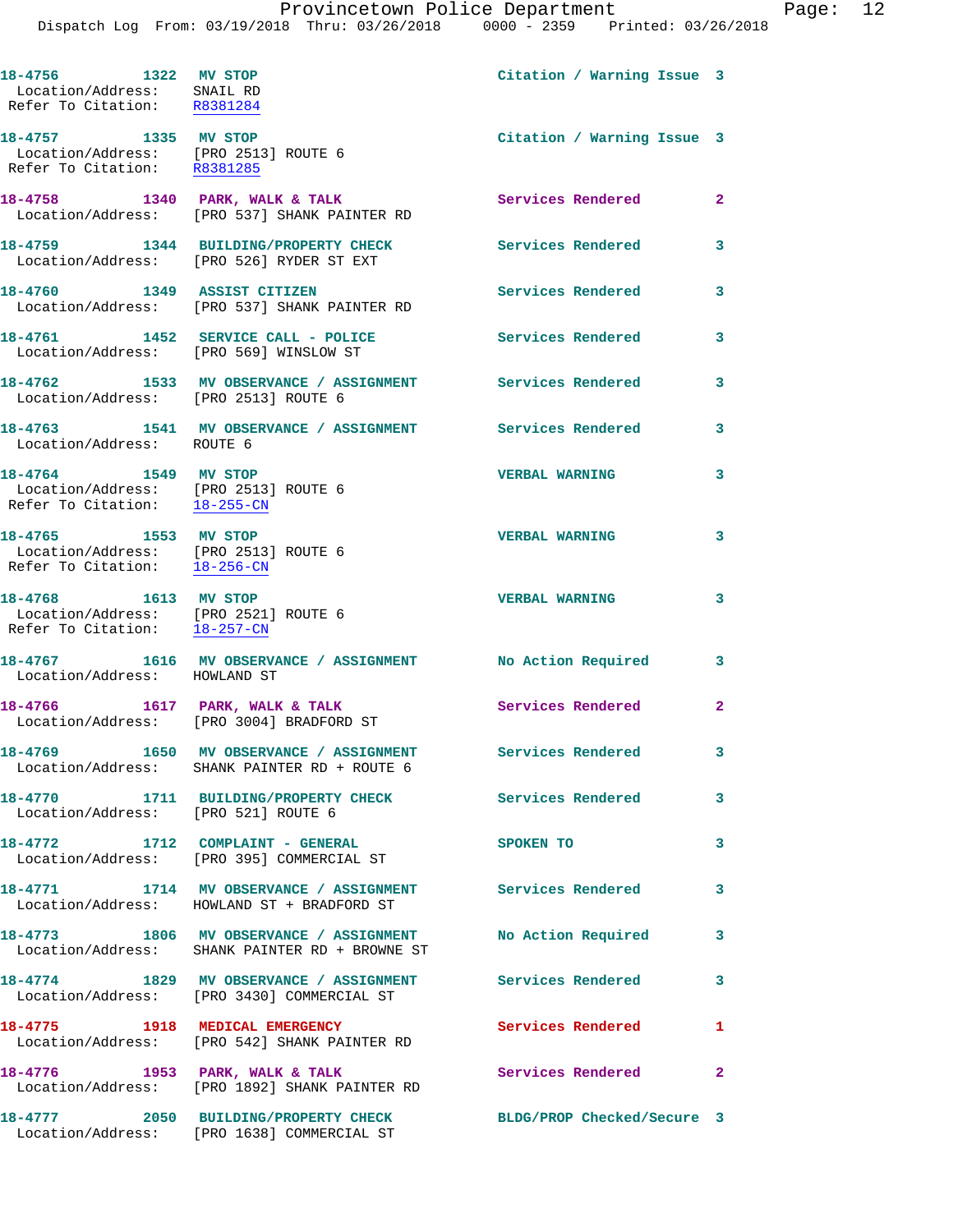| 18-4778 2058 MV STOP<br>Refer To Citation: 18-258-CN                                         | Location/Address: [PRO 440] HARRY KEMP WAY                                  | <b>VERBAL WARNING</b>    | $\mathbf{3}$ |
|----------------------------------------------------------------------------------------------|-----------------------------------------------------------------------------|--------------------------|--------------|
|                                                                                              | Location/Address: [PRO 2898] JEROME SMITH RD                                |                          | $\mathbf{3}$ |
|                                                                                              | 18-4780 2117 SUSPICIOUS ACTIVITY<br>Location/Address: [PRO 1156] WINSLOW ST | <b>Services Rendered</b> | $\mathbf{2}$ |
| 18-4781 2134 LOST PROPERTY                                                                   | Location/Address: [PRO 356] COMMERCIAL ST                                   | <b>Services Rendered</b> | $\mathbf{3}$ |
| Location/Address: ROUTE 6                                                                    | 18-4783 2141 MV OBSERVANCE / ASSIGNMENT Services Rendered                   |                          | 3            |
| 18-4784 2142 MV STOP<br>Location/Address: [PRO 3440] ROUTE 6<br>Refer To Citation: 18-259-CN |                                                                             | <b>VERBAL WARNING</b>    | 3            |
|                                                                                              | Location/Address: BRADFORD ST + RYDER ST                                    |                          | 3            |
|                                                                                              |                                                                             |                          | 3            |

 Location/Address: [PRO 3430] COMMERCIAL ST 18-4786 **2346** PARK, WALK & TALK **Services Rendered** 2 Location/Address: [PRO 105] COMMERCIAL ST

## **For Date: 03/23/2018 - Friday**

| Location/Address: [PRO 94] BRADFORD ST                                                       |                                                                                                                                             |                            | $\overline{\mathbf{3}}$ |
|----------------------------------------------------------------------------------------------|---------------------------------------------------------------------------------------------------------------------------------------------|----------------------------|-------------------------|
|                                                                                              | 18-4788 0021 BUILDING/PROPERTY CHECK<br>Location/Address: [PRO 3746] BRADFORD ST EXT                                                        | BLDG/PROP Checked/Secure 3 |                         |
|                                                                                              | Location/Address: [PRO 530] SHANK PAINTER RD                                                                                                | BLDG/PROP Checked/Secure 3 |                         |
|                                                                                              | Location/Address: [PRO 530] SHANK PAINTER RD                                                                                                | BLDG/PROP Checked/Secure 3 |                         |
|                                                                                              | 18-4789 0043 BUILDING/PROPERTY CHECK<br>Location/Address: [PRO 1989] COMMERCIAL ST                                                          | BLDG/PROP Checked/Secure 3 |                         |
| Location/Address: [PRO 2521] ROUTE 6                                                         |                                                                                                                                             |                            | $\mathbf{3}$            |
|                                                                                              | 18-4793                  0057     MV OBSERVANCE  /  ASSIGNMENT                 Services Rendered<br>Location/Address: [PRO 595] BRADFORD ST |                            | 3                       |
| 18-4794 0104 MV STOP<br>Refer To Citation: 18-261-CN                                         | Location/Address: [PRO 357] COMMERCIAL ST                                                                                                   | <b>VERBAL WARNING</b>      | $\mathbf{3}$            |
| 18-4795 0107 MV STOP<br>Location/Address: [PRO 2513] ROUTE 6<br>Refer To Citation: 18-260-CN |                                                                                                                                             | <b>VERBAL WARNING</b>      | $\mathbf{3}$            |
|                                                                                              | 18-4796 0145 BUILDING/PROPERTY CHECK<br>Location/Address: [PRO 2540] RACE POINT RD                                                          | <b>Services Rendered</b>   | 3                       |
|                                                                                              | 18-4797 0202 BUILDING/PROPERTY CHECK<br>Location/Address: [PRO 2499] RACE POINT RD                                                          | <b>Services Rendered</b>   | 3                       |
|                                                                                              | 18-4798 0213 BUILDING/PROPERTY CHECK<br>Location/Address: [PRO 516] RACE POINT RD                                                           | BLDG/PROP Checked/Secure 3 |                         |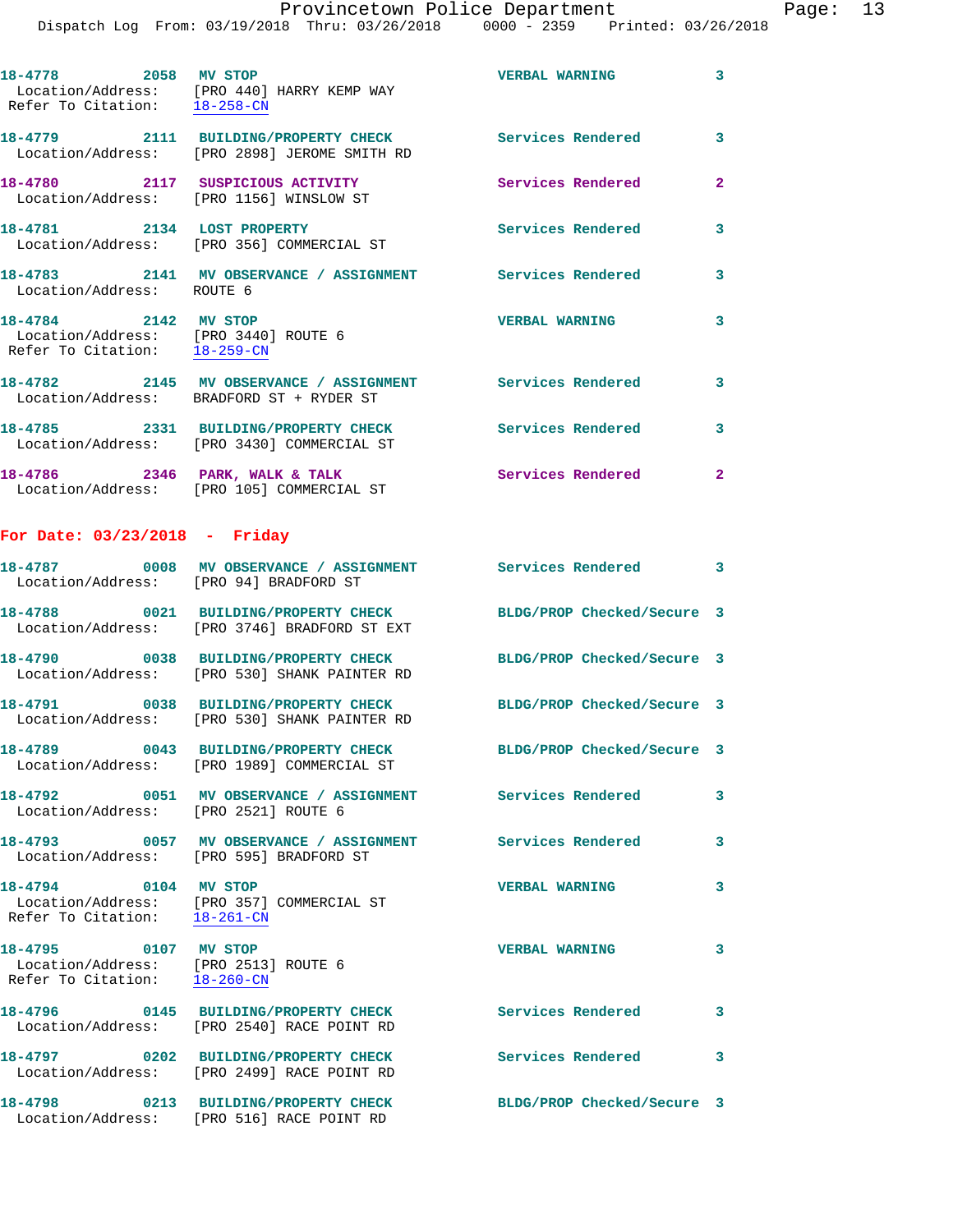|                                                                                            | Provincetown Police Department<br>Dispatch Log From: 03/19/2018 Thru: 03/26/2018 0000 - 2359 Printed: 03/26/2018    |                            |                         | Page: 14 |  |
|--------------------------------------------------------------------------------------------|---------------------------------------------------------------------------------------------------------------------|----------------------------|-------------------------|----------|--|
|                                                                                            | 18-4799 0216 BUILDING/PROPERTY CHECK Services Rendered 3<br>Location/Address: [PRO 564] BAYBERRY AVE                |                            |                         |          |  |
|                                                                                            | 18-4800 0232 MV OBSERVANCE / ASSIGNMENT Services Rendered 3<br>Location/Address: [PRO 2489] BRADFORD ST             |                            |                         |          |  |
|                                                                                            | 18-4801 0239 MV OBSERVANCE / ASSIGNMENT Services Rendered 3<br>Location/Address: [PRO 2513] ROUTE 6                 |                            |                         |          |  |
|                                                                                            | 18-4802 0239 MV OBSERVANCE / ASSIGNMENT Services Rendered 3<br>Location/Address: JEROME SMITH RD + SHANK PAINTER RD |                            |                         |          |  |
|                                                                                            | 18-4803 0257 BUILDING/PROPERTY CHECK BLDG/PROP Checked/Secure 3<br>Location/Address: [PRO 512] PRINCE ST            |                            |                         |          |  |
|                                                                                            | 18-4804 0457 BUILDING/PROPERTY CHECK BLDG/PROP Checked/Secure 3<br>Location/Address: [PRO 447] JEROME SMITH RD      |                            |                         |          |  |
|                                                                                            | 18-4805 0521 MV OBSERVANCE / ASSIGNMENT Services Rendered 3<br>Location/Address: JEROME SMITH RD + SHANK PAINTER RD |                            |                         |          |  |
|                                                                                            | 18-4806 0529 BUILDING/PROPERTY CHECK Services Rendered<br>Location/Address: [PRO 3430] COMMERCIAL ST                |                            | $\overline{\mathbf{3}}$ |          |  |
|                                                                                            | 18-4807 0545 BUILDING/PROPERTY CHECK Services Rendered 3<br>Location/Address: [PRO 2483] COMMERCIAL ST              |                            |                         |          |  |
|                                                                                            | 18-4810 0737 MV OBSERVANCE / ASSIGNMENT Services Rendered<br>Location/Address: RACE POINT RD + SEASHORE PARK DR     |                            | 3                       |          |  |
|                                                                                            | 18-4809 0741 BUILDING/PROPERTY CHECK Services Rendered 3<br>Location/Address: [PRO 2977] COMMERCIAL ST              |                            |                         |          |  |
|                                                                                            | 18-4812 0804 PARK, WALK & TALK<br>Location/Address: [PRO 488] MAYFLOWER ST                                          | Services Rendered          | $\mathbf{2}$            |          |  |
| 18-4813 0829 911 - GENERAL                                                                 | Location/Address: [PRO 4008] COMMERCIAL ST                                                                          | Referred to Other Agency 1 |                         |          |  |
|                                                                                            | 18-4814      0910   PARK, WALK & TALK<br>Location/Address:   [PRO 175]COMMERCIAL ST                                 | Services Rendered 2        |                         |          |  |
|                                                                                            | Location/Address: [PRO 539] SHANK PAINTER RD                                                                        |                            |                         |          |  |
|                                                                                            | 18-4816 0944 TRAFFIC CONTROL<br>Location/Address: ALLERTON ST + BRADFORD ST                                         | Services Rendered 3        |                         |          |  |
|                                                                                            | 18-4817 0951 ALARM - GENERAL<br>Location/Address: [PRO 1878] CREEK HILL RD                                          | BLDG/PROP Checked/Secure 1 |                         |          |  |
|                                                                                            | 18-4818 0959 ANIMAL CALL<br>Location/Address: [PRO 3121] COMMERCIAL ST                                              | Services Rendered          | $\mathbf{2}$            |          |  |
| 18-4820 1033 MV STOP                                                                       | Location/Address: [PRO 521] ROUTE 6                                                                                 | No Action Required 3       |                         |          |  |
|                                                                                            | 18-4819 1038 MV OBSERVANCE / ASSIGNMENT Services Rendered<br>Location/Address: RACE POINT RD + NELSON AVE           |                            | 3                       |          |  |
| 18-4821 1047 MV STOP<br>Location/Address: [PRO 521] ROUTE 6<br>Refer To Citation: R8381286 |                                                                                                                     | Citation / Warning Issue 3 |                         |          |  |
|                                                                                            | 18-4822 1052 ASSIST DEPARTMENT / MUTUAL AID Services Rendered<br>Location/Address: [PRO 2490] PROVINCELANDS RD      |                            | $\mathbf{3}$            |          |  |
|                                                                                            | 18-4823 1128 TRAFFIC CONTROL<br>Location/Address: TREMONT ST + COMMERCIAL ST                                        | Services Rendered          | 3                       |          |  |
| 18-4824                                                                                    | 1137 PARKING ENFORCEMENT                                                                                            | Services Rendered          | $\mathbf{3}$            |          |  |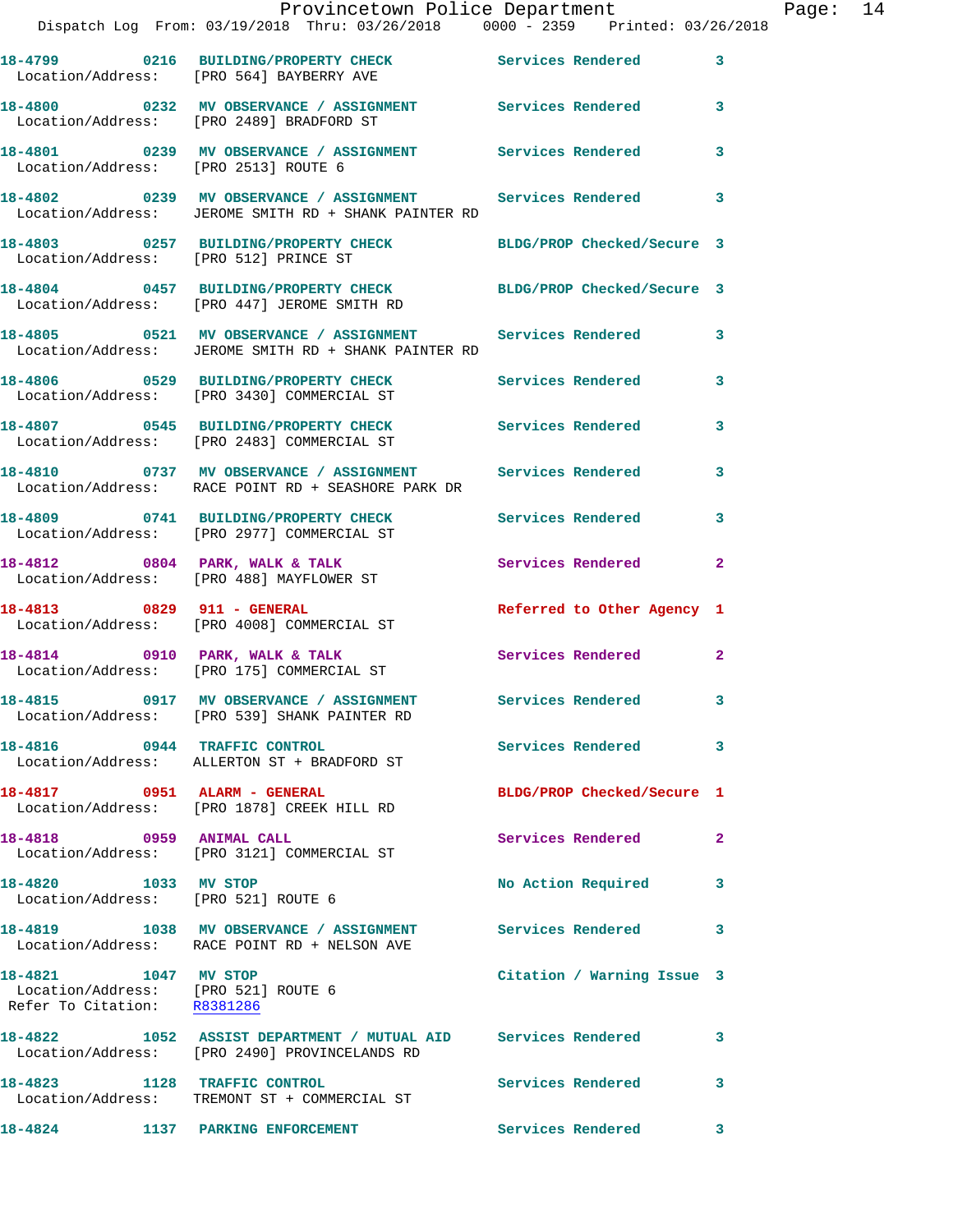|                                                                                              | Dispatch Log From: 03/19/2018 Thru: 03/26/2018 0000 - 2359 Printed: 03/26/2018                                  | Provincetown Police Department |                | Page: 15 |  |
|----------------------------------------------------------------------------------------------|-----------------------------------------------------------------------------------------------------------------|--------------------------------|----------------|----------|--|
|                                                                                              | Location/Address: [PRO 2206] PILGRIMS LANDING                                                                   |                                |                |          |  |
| 18-4825 1242 MV STOP<br>Location/Address: [PRO 2521] ROUTE 6<br>Refer To Citation: R8381287  |                                                                                                                 | Citation / Warning Issue 3     |                |          |  |
| 18-4826 1253 MV STOP<br>Location/Address: [PRO 2521] ROUTE 6<br>Refer To Citation: 18-262-CN |                                                                                                                 | <b>VERBAL WARNING</b>          | 3              |          |  |
|                                                                                              | 18-4827 1302 MV OBSERVANCE / ASSIGNMENT Services Rendered<br>Location/Address: [PRO 3099] SHANK PAINTER RD      |                                | 3              |          |  |
| 18-4829 1337 MV STOP<br>Refer To Citation: 18-263-CN                                         | Location/Address: [PRO 2521] ROUTE 6                                                                            | <b>VERBAL WARNING</b>          | 3              |          |  |
| 18-4830 1424 MV STOP<br>Location/Address: [PRO 2519] ROUTE 6<br>Refer To Citation: 18-264-CN |                                                                                                                 | <b>VERBAL WARNING</b>          | 3              |          |  |
| Location/Address: [PRO 569] WINSLOW ST                                                       | 18-4831 1446 SERVICE CALL - POLICE                                                                              | Services Rendered              | 3              |          |  |
|                                                                                              |                                                                                                                 | Services Rendered              | 3              |          |  |
|                                                                                              | 18-4835 1553 PARK, WALK & TALK<br>Location/Address: [PRO 204] COMMERCIAL ST                                     | Services Rendered              | $\overline{2}$ |          |  |
|                                                                                              | 18-4834 1554 BUILDING/PROPERTY CHECK<br>Location/Address: [PRO 3259] MACMILLAN WHARF                            | <b>Services Rendered</b>       | 3              |          |  |
| Location/Address: [PRO 2521] ROUTE 6                                                         | 18-4836 1609 MV OBSERVANCE / ASSIGNMENT Services Rendered                                                       |                                | 3              |          |  |
| 18-4837 1620 HAZARDS                                                                         | Location/Address: [PRO 2086] GARFIELD ST                                                                        | Referred to Other Agency 2     |                |          |  |
| 18-4838 1640 MV STOP<br>Location/Address: [PRO 2513] ROUTE 6<br>Refer To Citation: 18-265-CN |                                                                                                                 | <b>VERBAL WARNING</b>          | 3              |          |  |
| 18-4839 1651 ANIMAL CALL                                                                     | Location/Address: [PRO 3670] SHANK PAINTER RD                                                                   | FOLLOW UP                      | 2              |          |  |
|                                                                                              | 18-4840 1740 BUILDING/PROPERTY CHECK<br>Location/Address: [PRO 519] RACE POINT RD                               | BLDG/PROP Checked/Secure 3     |                |          |  |
|                                                                                              | 18-4842 1848 BUILDING/PROPERTY CHECK<br>Location/Address: [PRO 3430] COMMERCIAL ST                              | BLDG/PROP Checked/Secure 3     |                |          |  |
|                                                                                              | 18-4843 1858 BUILDING/PROPERTY CHECK<br>Location/Address: [PRO 2898] JEROME SMITH RD                            | BLDG/PROP Checked/Secure 3     |                |          |  |
| Location/Address: [PRO 2521] ROUTE 6                                                         |                                                                                                                 |                                | 3              |          |  |
|                                                                                              | 18-4845 1940 BUILDING/PROPERTY CHECK<br>Location/Address: [PRO 2483] COMMERCIAL ST                              | BLDG/PROP Checked/Secure 3     |                |          |  |
|                                                                                              | 18-4846 1949 MV OBSERVANCE / ASSIGNMENT Services Rendered 3<br>Location/Address: HOWLAND ST + BRADFORD ST       |                                |                |          |  |
| 18-4847 2003 MV STOP<br>Refer To Citation: 18-266-CN                                         | Location/Address: HOWLAND ST + BRADFORD ST                                                                      | <b>VERBAL WARNING</b>          | 3              |          |  |
|                                                                                              | 18-4848 2029 BUILDING/PROPERTY CHECK BLDG/PROP Checked/Secure 3<br>Location/Address: [PRO 539] SHANK PAINTER RD |                                |                |          |  |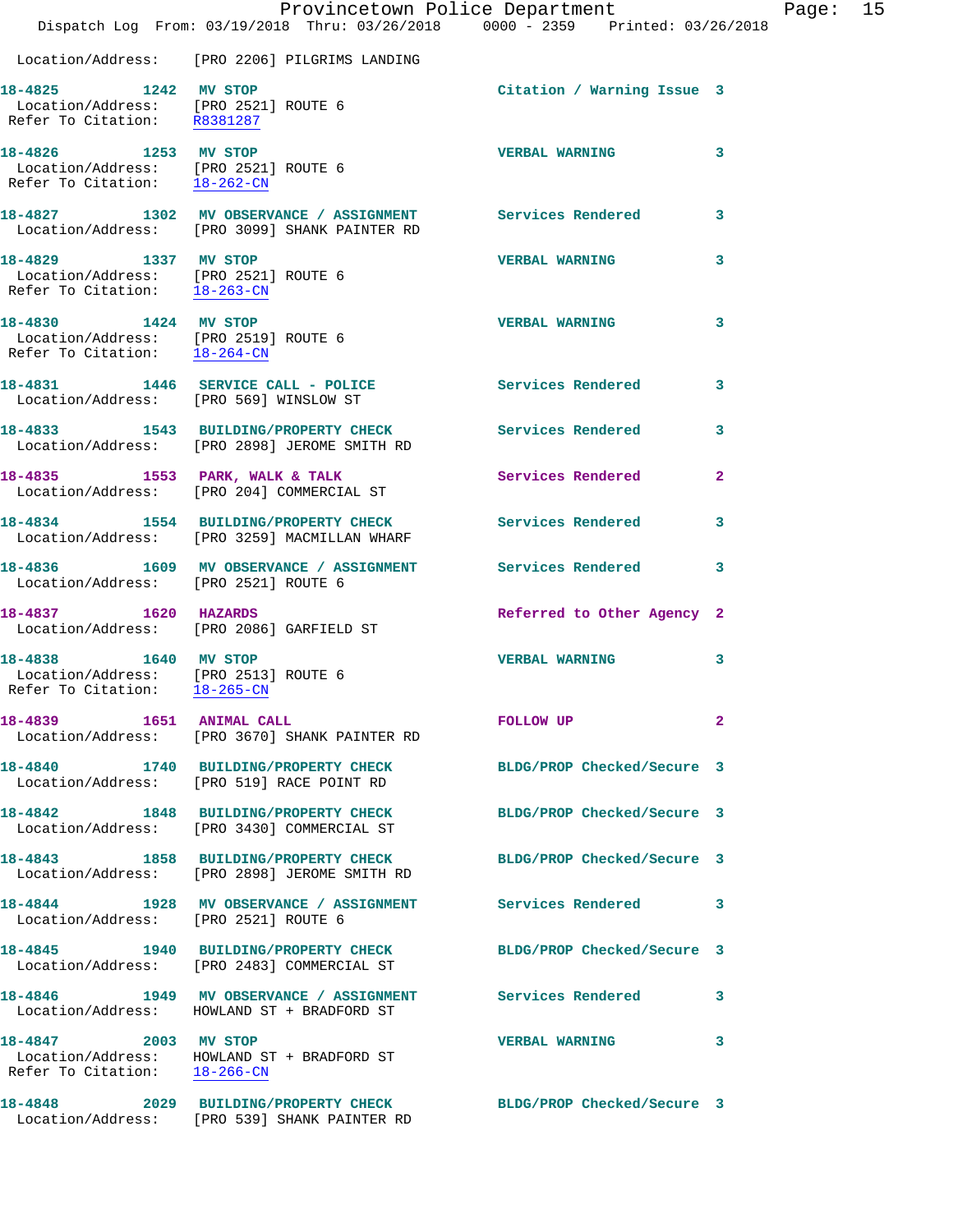**18-4852 2121 BUILDING/PROPERTY CHECK Services Rendered 3**  Location/Address: [PRO 2481] TREMONT ST

**18-4854 2125 MV OBSERVANCE / ASSIGNMENT Services Rendered 3**  Location/Address: [PRO 2521] ROUTE 6

**18-4855 2127 BUILDING/PROPERTY CHECK BLDG/PROP Checked/Secure 3**  Location/Address: [PRO 175] COMMERCIAL ST

**18-4856 2140 BUILDING/PROPERTY CHECK BLDG/PROP Checked/Secure 3**  Location/Address: [PRO 182] COMMERCIAL ST

**18-4857 2206 BUILDING/PROPERTY CHECK BLDG/PROP Checked/Secure 3**  Location/Address: [PRO 2540] RACE POINT RD

**18-4858 2208 BUILDING/PROPERTY CHECK BLDG/PROP Checked/Secure 3**  Location/Address: [PRO 519] RACE POINT RD

**18-4860 2358 MV OBSERVANCE / ASSIGNMENT Services Rendered 3** 

Location/Address: [PRO 2489] BRADFORD ST

## **For Date: 03/24/2018 - Saturday**

|                                        | 18-4861 0011 BUILDING/PROPERTY CHECK BLDG/PROP Checked/Secure 3<br>Location/Address: [PRO 545] SHANK PAINTER RD |                            |                         |
|----------------------------------------|-----------------------------------------------------------------------------------------------------------------|----------------------------|-------------------------|
|                                        | 18-4862 0016 BUILDING/PROPERTY CHECK<br>Location/Address: [PRO 1778] SHANK PAINTER RD                           | BLDG/PROP Checked/Secure 3 |                         |
| Location/Address: ROUTE 6 + SNAIL RD   | 18-4863 6036 MV OBSERVANCE / ASSIGNMENT Services Rendered                                                       |                            | $\mathbf{3}$            |
|                                        | 18-4864 0042 PARK, WALK & TALK<br>Location/Address: [PRO 105] COMMERCIAL ST                                     | <b>Services Rendered</b>   | $\overline{2}$          |
| 18-4865 0053 BAR CHECK                 | Location/Address: [PRO 399] COMMERCIAL ST                                                                       | No Action Required         | $\overline{2}$          |
| Location/Address: [PRO 521] ROUTE 6    | 18-4866 0123 BUILDING/PROPERTY CHECK                                                                            | <b>Services Rendered</b>   | $\overline{\mathbf{3}}$ |
|                                        | 18-4867 0134 BUILDING/PROPERTY CHECK<br>Location/Address: [PRO 3259] MACMILLAN WHARF                            | <b>Services Rendered</b>   | $\mathbf{3}$            |
|                                        | 18-4868 0148 MV OBSERVANCE / ASSIGNMENT<br>Location/Address: CENTRAL ST + BRADFORD ST                           | <b>Services Rendered</b>   | $\mathbf{3}$            |
|                                        | 18-4869 0211 BUILDING/PROPERTY CHECK<br>Location/Address: [PRO 526] RYDER ST EXT                                | <b>Services Rendered</b>   | 3                       |
|                                        | 18-4870 0222 BUILDING/PROPERTY CHECK<br>Location/Address: [PRO 3430] COMMERCIAL ST                              | <b>Services Rendered</b>   | 3                       |
| Location/Address: [PRO 2513] ROUTE 6   |                                                                                                                 |                            | $\mathbf{3}$            |
| Location/Address: [PRO 569] WINSLOW ST | 18-4871 0229 BUILDING/PROPERTY CHECK                                                                            | BLDG/PROP Checked/Secure 3 |                         |
|                                        | 18-4873 0239 BUILDING/PROPERTY CHECK<br>Location/Address: [PRO 488] MAYFLOWER ST                                | BLDG/PROP Checked/Secure 3 |                         |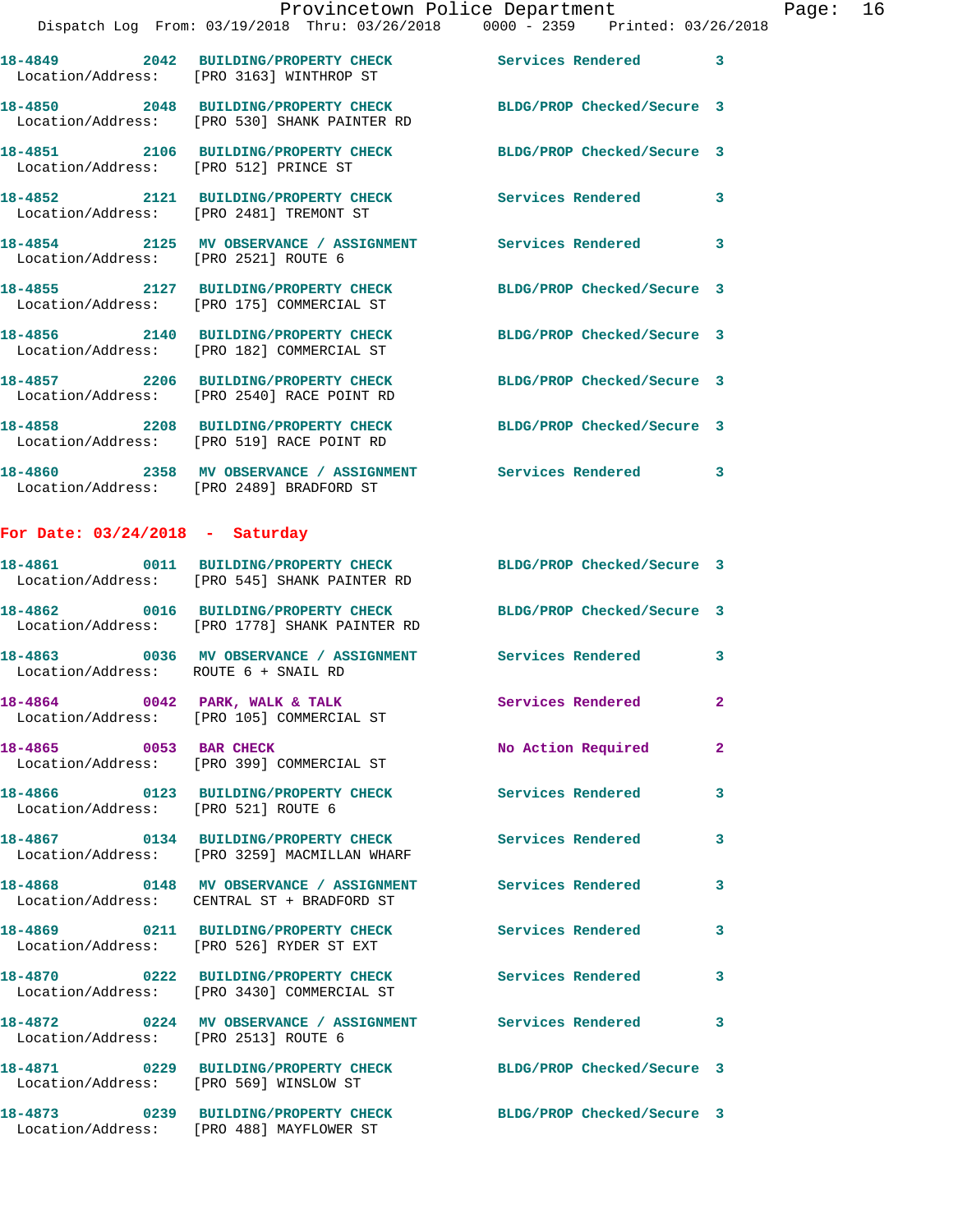|                                                                                            | 18-4874 0353 BUILDING/PROPERTY CHECK Services Rendered<br>Location/Address: [PRO 2898] JEROME SMITH RD |                            | 3              |
|--------------------------------------------------------------------------------------------|--------------------------------------------------------------------------------------------------------|----------------------------|----------------|
|                                                                                            | 18-4875 0453 BUILDING/PROPERTY CHECK<br>Location/Address: [PRO 564] BAYBERRY AVE                       | Services Rendered          | 3              |
| Location/Address: [PRO 4048] ROUTE 6                                                       |                                                                                                        |                            | 3              |
|                                                                                            | 18-4877 0521 BUILDING/PROPERTY CHECK<br>Location/Address: [PRO 525] COMMERCIAL ST                      | BLDG/PROP Checked/Secure 3 |                |
|                                                                                            | 18-4878 0541 PARK, WALK & TALK<br>Location/Address: [PRO 516] RACE POINT RD                            | Services Rendered          | $\overline{2}$ |
|                                                                                            | 18-4879 0732 ANIMAL CALL<br>Location/Address: [PRO 2499] RACE POINT RD                                 | Services Rendered          | $\overline{a}$ |
|                                                                                            | 18-4880 0800 BUILDING/PROPERTY CHECK<br>Location/Address: [PRO 3259] MACMILLAN WHARF                   | <b>Services Rendered</b>   | 3              |
| Location/Address: [PRO 94] BRADFORD ST                                                     | 18-4881 0814 BUILDING/PROPERTY CHECK                                                                   | <b>Services Rendered</b>   | 3              |
| Location/Address: [PRO 2521] ROUTE 6                                                       |                                                                                                        |                            | 3              |
|                                                                                            | 18-4883 6833 MV OBSERVANCE / ASSIGNMENT Services Rendered<br>Location/Address: [PRO 526] RYDER ST EXT  |                            | 3              |
| 18-4885 0851 MV STOP<br>Location/Address: [PRO 521] ROUTE 6<br>Refer To Citation: R8381288 |                                                                                                        | Citation / Warning Issue 3 |                |
|                                                                                            | 18-4886 0858 SUSPICIOUS ACTIVITY<br>Location/Address: [PRO 2462] COMMERCIAL ST                         | Services Rendered          | $\mathbf{2}$   |
|                                                                                            | 18-4887 0915 SHOPLIFTING<br>Location/Address: [PRO 285] COMMERCIAL ST                                  | Services Rendered          | 3<br>1         |
| 18-4888 0919 GENERAL INFO                                                                  | Location/Address: [PRO 732] BRADFORD ST                                                                | <b>Services Rendered</b>   | 3              |
| 18-4889 0930 LOST PROPERTY                                                                 | Location/Address: [PRO 542] SHANK PAINTER RD                                                           | Services Rendered          | 3              |
|                                                                                            | 18-4890 0939 FIREARMS / WEAPONS<br>Location/Address: [PRO 3628] COMMERCIAL ST                          | <b>Services Rendered</b>   | $\mathbf{2}$   |
| 18-4891 1015 MV STOP                                                                       | Location/Address: BRADFORD ST + THISTLEMORE RD<br>Refer To Citation: $\frac{18-267-CM}{18-267-CM}$     | <b>VERBAL WARNING</b>      | 3              |
|                                                                                            | 18-4892 1033 BUILDING/PROPERTY CHECK Services Rendered<br>Location/Address: [PRO 3416] STABLE PATH     |                            | 3              |
| Location/Address: [PRO 2513] ROUTE 6                                                       | 18-4893 1048 MV OBSERVANCE / ASSIGNMENT Services Rendered                                              |                            | 3              |
|                                                                                            | 18-4894 1119 PARK, WALK & TALK<br>Location/Address: [PRO 105] COMMERCIAL ST                            | Services Rendered          | $\mathbf{2}$   |
| 18-4895 1150 MV STOP<br>Refer To Citation: R8381289                                        | Location/Address: ROUTE 6 + SHANK PAINTER RD                                                           | Citation / Warning Issue 3 |                |
|                                                                                            | 18-4896 1152 PARK, WALK & TALK<br>Location/Address: [PRO 105] COMMERCIAL ST                            | <b>Services Rendered</b>   | $\mathbf{2}$   |
| 18-4898                                                                                    | 1212 BUILDING/PROPERTY CHECK BLDG/PROP Checked/Secure 3                                                |                            |                |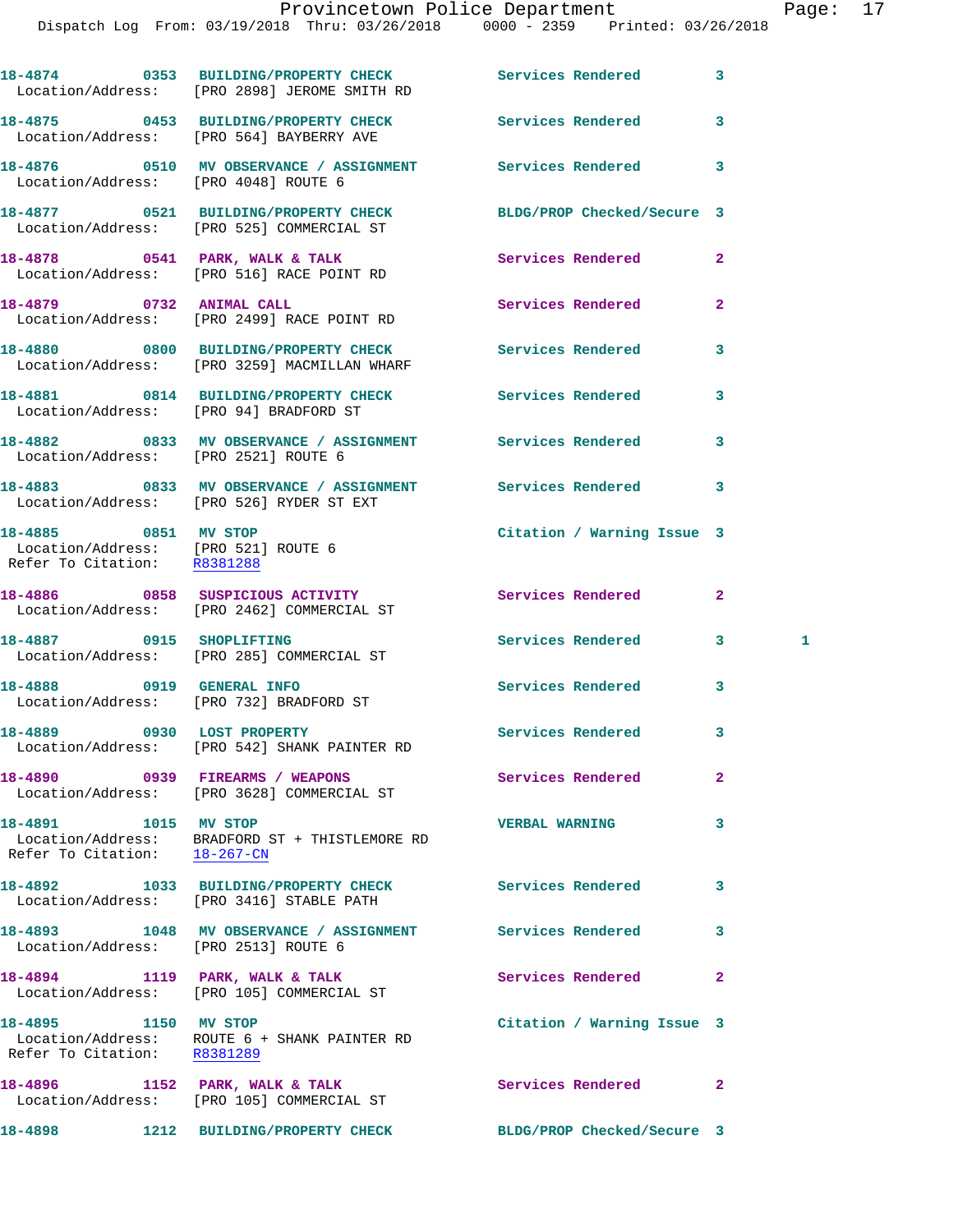|                                                                   | Provincetown Police Department<br>Dispatch Log From: 03/19/2018 Thru: 03/26/2018 0000 - 2359 Printed: 03/26/2018            |                            |                |
|-------------------------------------------------------------------|-----------------------------------------------------------------------------------------------------------------------------|----------------------------|----------------|
|                                                                   | Location/Address: [PRO 105] COMMERCIAL ST                                                                                   |                            |                |
| 18-4899 1238 GENERAL INFO<br>Location/Address: [PRO 976] MAPLE CT |                                                                                                                             | Services Rendered          | 3              |
| 18-4900 1255 MV STOP                                              | Location/Address: [PRO 3670] SHANK PAINTER RD                                                                               | Services Rendered          | 3              |
| 18-4901 1334 FOLLOW UP                                            | Location/Address: [PRO 3735] COMMERCIAL ST                                                                                  | Services Rendered          | $\mathbf{2}$   |
| 18-4902 1346 FOLLOW UP                                            | Location/Address: [PRO 285] COMMERCIAL ST                                                                                   | Services Rendered          | 2              |
|                                                                   | 18-4903 1357 PARK, WALK & TALK<br>Location/Address: [PRO 175] COMMERCIAL ST                                                 | Services Rendered          | $\overline{a}$ |
|                                                                   | 18-4904 1420 MV OBSERVANCE / ASSIGNMENT Services Rendered<br>Location/Address: SHANK PAINTER RD + COURT ST                  |                            | 3              |
| 18-4905 1425 ANIMAL CALL                                          | Location/Address: [PRO 39] BAYBERRY AVE                                                                                     | Services Rendered          | $\overline{a}$ |
|                                                                   | 18-4908 1644 PARK, WALK & TALK<br>Location/Address: [PRO 204] COMMERCIAL ST                                                 | Services Rendered          | 2              |
|                                                                   | 18-4909 1730 MV OBSERVANCE / ASSIGNMENT Services Rendered<br>Location/Address: BRADFORD ST + HOWLAND ST                     |                            | 3              |
|                                                                   | 18-4910 1752 BUILDING/PROPERTY CHECK<br>Location/Address: [PRO 2500] COMMERCIAL ST                                          | BLDG/PROP Checked/Secure 3 |                |
| Location/Address: [PRO 571] ALDEN ST                              | 18-4911 1759 BUILDING/PROPERTY CHECK                                                                                        | BLDG/PROP Checked/Secure 3 |                |
| Location/Address: [PRO 61] BRADFORD ST                            | 18-4912 1816 BUILDING/PROPERTY CHECK                                                                                        | BLDG/PROP Checked/Secure 3 |                |
|                                                                   | 18-4913 1928 FIREARMS / WEAPONS<br>Location/Address: [PRO 3370] BRADFORD ST EXT                                             | Services Rendered          | $\mathbf{2}$   |
|                                                                   | 18-4914 1938 ASSIST DEPARTMENT / MUTUAL AID Referred to Other Agency 3<br>Location/Address: [PRO 1135] UPPER MILLER HILL RD |                            |                |
| 18-4915                                                           | 2006 BUILDING/PROPERTY CHECK<br>Location/Address: [PRO 539] SHANK PAINTER RD                                                | BLDG/PROP Checked/Secure 3 |                |
|                                                                   | 18-4916 2047 BUILDING/PROPERTY CHECK<br>Location/Address: [PRO 106] COMMERCIAL ST                                           | BLDG/PROP Checked/Secure 3 |                |
| 18-4917 2215 BAR CHECK                                            | Location/Address: [PRO 399] COMMERCIAL ST                                                                                   | Services Rendered          | $\mathbf{2}$   |
| For Date: $03/25/2018$ - Sunday                                   |                                                                                                                             |                            |                |
| 18-4920 0039 ALARM - GENERAL                                      | Location/Address: [PRO 3331] COMMERCIAL ST                                                                                  | No Action Required         | 1              |
|                                                                   | 18-4919 0047 PARK, WALK & TALK<br>Location/Address: [PRO 105] COMMERCIAL ST                                                 | Services Rendered          | 2              |
| 0049 BAR CHECK<br>18-4918                                         | Location/Address: [PRO 3443] COMMERCIAL ST                                                                                  | No Action Required         | $\mathbf{2}$   |
|                                                                   | 18-4921 0101 BUILDING/PROPERTY CHECK<br>Location/Address: [PRO 3033] COMMERCIAL ST                                          | BLD/PROP CHECKED UNSECUR 3 |                |

**18-4922 0224 BUILDING/PROPERTY CHECK BLDG/PROP Checked/Secure 3**  Location/Address: [PRO 3259] MACMILLAN WHARF

Page:  $18$ <br>018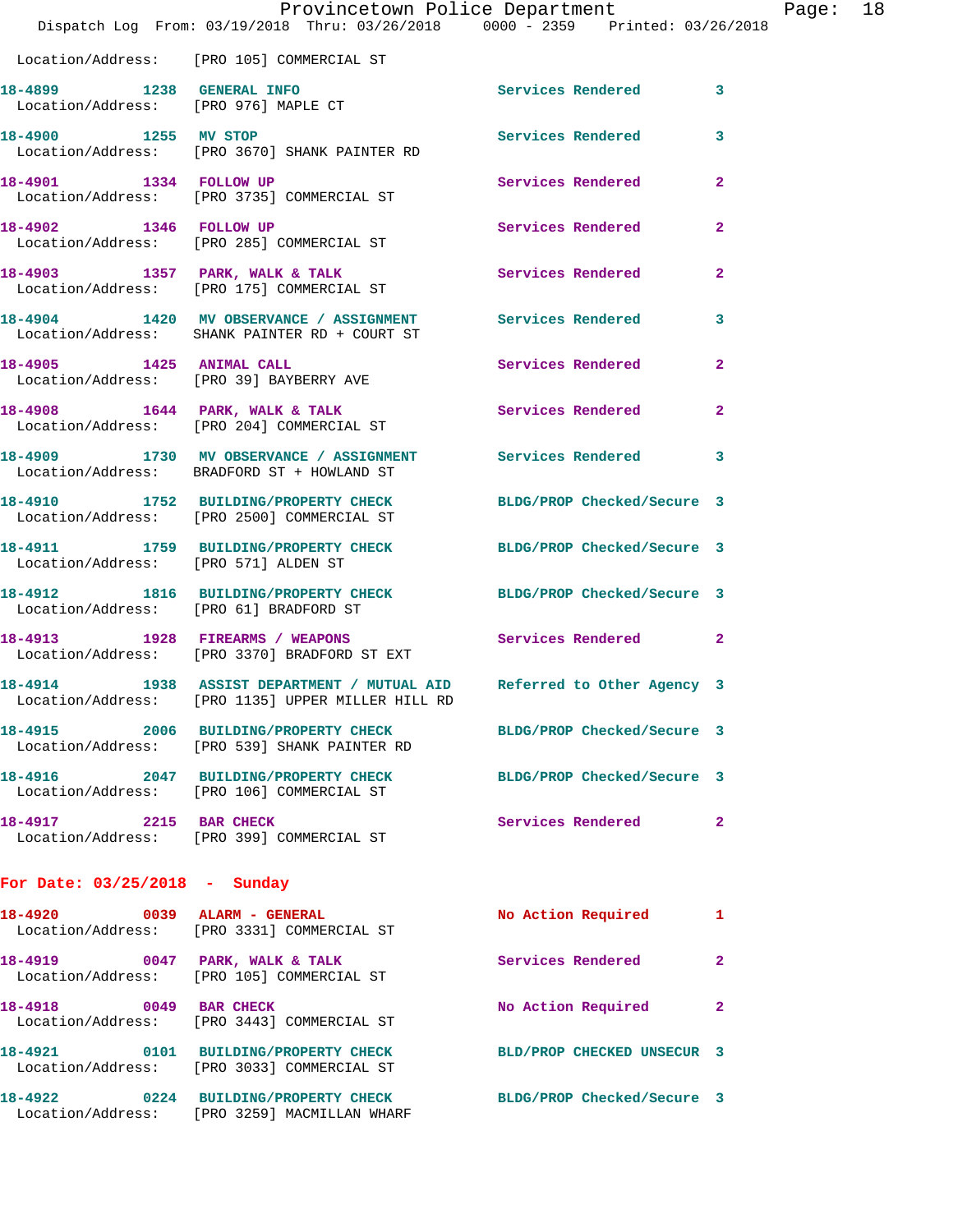|                                       | Provincetown Police Department The Page: 19<br>Dispatch Log From: 03/19/2018 Thru: 03/26/2018   0000 - 2359   Printed: 03/26/2018 |                            |                |  |
|---------------------------------------|-----------------------------------------------------------------------------------------------------------------------------------|----------------------------|----------------|--|
|                                       | 18-4923 		 0243 MV OBSERVANCE / ASSIGNMENT 		 No Action Required 		 3<br>Location/Address: [PRO 37] BRADFORD ST                   |                            |                |  |
|                                       | 18-4924 0313 MV OBSERVANCE / ASSIGNMENT Services Rendered 3<br>Location/Address: [PRO 2489] BRADFORD ST                           |                            |                |  |
|                                       | 18-4925 0416 BUILDING/PROPERTY CHECK BLDG/PROP Checked/Secure 3<br>Location/Address: [PRO 440] HARRY KEMP WAY                     |                            |                |  |
|                                       | 18-4926 0545 FOLLOW UP<br>Location/Address: [PRO 3033] COMMERCIAL ST                                                              | No Action Required 2       |                |  |
|                                       |                                                                                                                                   | Transported to Hospital 1  |                |  |
|                                       | 18-4928 6829 BUILDING/PROPERTY CHECK Services Rendered<br>Location/Address: [PRO 526] RYDER ST EXT                                |                            | 3              |  |
| Location/Address: BRADFORD ST         | 18-4930 0832 GENERAL INFO                                                                                                         | Services Rendered 3        |                |  |
|                                       | 18-4929 0835 BUILDING/PROPERTY CHECK Services Rendered<br>Location/Address: [PRO 3259] MACMILLAN WHARF                            |                            | 3              |  |
|                                       | 18-4931 0851 PARK, WALK & TALK Services Rendered<br>Location/Address: [PRO 182] COMMERCIAL ST                                     |                            | $\overline{2}$ |  |
|                                       | 18-4932 6854 MV OBSERVANCE / ASSIGNMENT Services Rendered<br>Location/Address: [PRO 94] BRADFORD ST                               |                            | 3              |  |
|                                       | 18-4933 0915 BUILDING/PROPERTY CHECK Services Rendered<br>Location/Address: [PRO 2977] COMMERCIAL ST                              |                            | 3              |  |
|                                       | 18-4934 0926 BUILDING/PROPERTY CHECK Services Rendered<br>Location/Address: [PRO 2493] BRADFORD ST                                |                            | 3              |  |
|                                       | 18-4935 0958 BUILDING/PROPERTY CHECK Services Rendered<br>Location/Address: [PRO 2206] PILGRIMS LANDING                           |                            | $\mathbf{3}$   |  |
| Location/Address: [PRO 780] BROWNE ST | 18-4936 1004 LOST PROPERTY                                                                                                        | Services Rendered 3        |                |  |
|                                       | 18-4937 1018 BUILDING/PROPERTY CHECK<br>Location/Address: [PRO 3317] CEMETERY RD                                                  | Services Rendered          |                |  |
|                                       | 18-4938 1020 MV OBSERVANCE / ASSIGNMENT Services Rendered<br>Location/Address: BRADFORD ST + STANDISH ST                          |                            | 3              |  |
|                                       | 18-4940 1025 LOST PROPERTY<br>Location/Address: [PRO 542] SHANK PAINTER RD                                                        | Services Rendered          | 3              |  |
| Location/Address: [PRO 3440] ROUTE 6  | 18-4939 1026 MV OBSERVANCE / ASSIGNMENT Services Rendered                                                                         |                            | 3              |  |
| 18-4941 1106 ANIMAL CALL              | Location/Address: BRADFORD ST + COURT ST                                                                                          | Could Not Locate           | $\overline{2}$ |  |
|                                       | 18-4942 1130 BUILDING/PROPERTY CHECK Services Rendered<br>Location/Address: [PRO 2512] JEROME SMITH RD                            |                            | 3              |  |
| 18-4943 1132 SERVE WARRANT            | Location/Address: [PRO 542] SHANK PAINTER RD<br>Refer To Arrest: 18-15-AR                                                         | Arrest(s) Made             | 3              |  |
| Location/Address: OLD ANN PAGE WAY    | 18-4944 1158 MEDICAL EMERGENCY                                                                                                    | Transported to Hospital 1  |                |  |
|                                       | 18-4945 1219 ANIMAL CALL<br>Location/Address: [PRO 747] BRADFORD ST                                                               | Services Rendered          | $\mathbf{2}$   |  |
|                                       | 18-4947 1241 PARKING COMPLAINT                                                                                                    | Citation / Warning Issue 3 |                |  |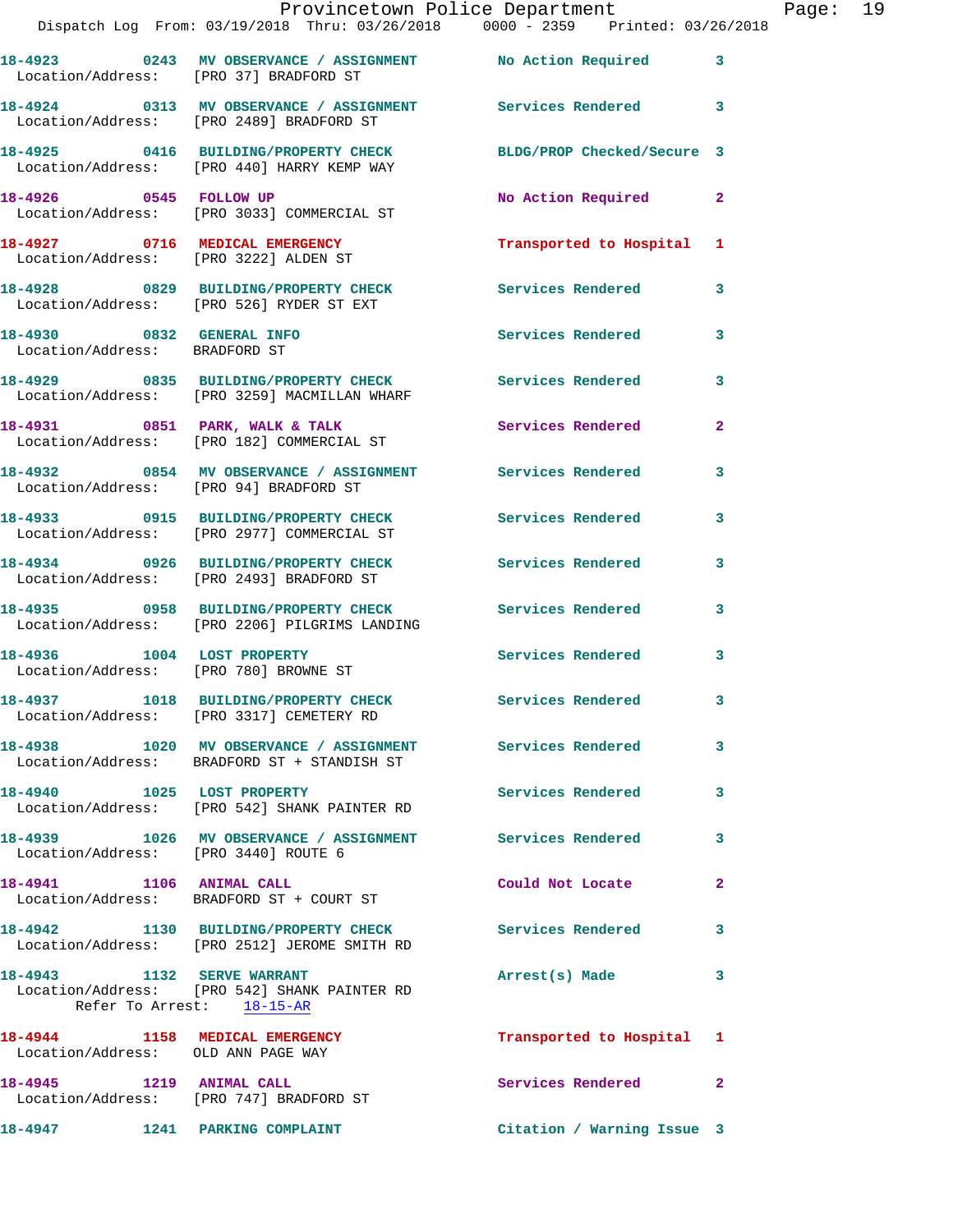|                                                                  | Dispatch Log From: 03/19/2018 Thru: 03/26/2018 0000 - 2359 Printed: 03/26/2018                                   | Provincetown Police Department    | Page: 20 |  |
|------------------------------------------------------------------|------------------------------------------------------------------------------------------------------------------|-----------------------------------|----------|--|
|                                                                  | Location/Address: [PRO 2206] PILGRIMS LANDING                                                                    |                                   |          |  |
|                                                                  | 18-4948 1313 MV OBSERVANCE / ASSIGNMENT Services Rendered 3<br>Location/Address: BRADFORD ST + STANDISH ST       |                                   |          |  |
|                                                                  | 18-4949 1439 ANIMAL CALL<br>Location/Address: ATKINS LN + COMMERCIAL ST                                          | Services Rendered<br>$\mathbf{2}$ |          |  |
|                                                                  | 18-4950 1547 PARK, WALK & TALK 6 Services Rendered<br>Location/Address: [PRO 105] COMMERCIAL ST                  | $\mathbf{2}$                      |          |  |
|                                                                  | 18-4951 1552 MV OBSERVANCE / ASSIGNMENT No Action Required 3<br>Location/Address: COMMERCIAL ST + SNAIL RD       |                                   |          |  |
| 18-4952 1617 HAZARDS                                             | Location/Address: [PRO 2445] COMMERCIAL ST                                                                       | Services Rendered<br>$\mathbf{2}$ |          |  |
|                                                                  | 18-4954 1657 BUILDING/PROPERTY CHECK BLDG/PROP Checked/Secure 3<br>Location/Address: [PRO 2483] COMMERCIAL ST    |                                   |          |  |
|                                                                  | 18-4955 1725 BUILDING/PROPERTY CHECK BLDG/PROP Checked/Secure 3<br>Location/Address: [PRO 447] JEROME SMITH RD   |                                   |          |  |
| Location/Address: [OT] SHERIFF'S PL<br>Refer To Arrest: 18-15-AR | 18-4956 1749 ESCORT / TRANSPORT                                                                                  | Transferred Custody 3             |          |  |
|                                                                  | 18-4957 1917 MV OBSERVANCE / ASSIGNMENT Services Rendered 3<br>Location/Address: [PRO 2577] BRADFORD ST          |                                   |          |  |
|                                                                  | 18-4959 2100 BUILDING/PROPERTY CHECK BLDG/PROP Checked/Secure 3<br>Location/Address: [PRO 2206] PILGRIMS LANDING |                                   |          |  |
|                                                                  | 18-4960 2117 BUILDING/PROPERTY CHECK BLDG/PROP Checked/Secure 3<br>Location/Address: [PRO 530] SHANK PAINTER RD  |                                   |          |  |
|                                                                  | 18-4961 2119 SUSPICIOUS ACTIVITY Services Rendered 2<br>Location/Address: [PRO 1892] SHANK PAINTER RD            |                                   |          |  |
|                                                                  | 18-4963 2200 BUILDING/PROPERTY CHECK BLDG/PROP Checked/Secure 3<br>Location/Address: [PRO 182] COMMERCIAL ST     |                                   |          |  |
|                                                                  | 18-4964 2335 BUILDING/PROPERTY CHECK<br>Location/Address: [PRO 106] COMMERCIAL ST                                | BLDG/PROP Checked/Secure 3        |          |  |
|                                                                  | 18-4965 2342 BUILDING/PROPERTY CHECK BLDG/PROP Checked/Secure 3<br>Location/Address: [PRO 1646] WINSLOW ST       |                                   |          |  |
|                                                                  | 18-4966 2357 BUILDING/PROPERTY CHECK Services Rendered 3<br>Location/Address: [PRO 1778] SHANK PAINTER RD        |                                   |          |  |
| For Date: $03/26/2018$ - Monday                                  |                                                                                                                  |                                   |          |  |
|                                                                  | 18-4967 0001 BUILDING/PROPERTY CHECK BLDG/PROP Checked/Secure 3<br>Location/Address: [PRO 3296] SHANK PAINTER RD |                                   |          |  |
|                                                                  | 18-4969 0003 BAR CHECK<br>Location/Address: [PRO 2737] COMMERCIAL ST                                             | BLDG/PROP Checked/Secure 2        |          |  |
|                                                                  | 18-4968 0005 BUILDING/PROPERTY CHECK Services Rendered 3<br>Location/Address: [PRO 3259] MACMILLAN WHARF         |                                   |          |  |
|                                                                  | 18-4970 0013 MV OBSERVANCE / ASSIGNMENT<br>Location/Address: HOWLAND ST + BRADFORD ST                            | <b>No Action Required</b><br>3    |          |  |
| Location/Address: [PRO 3440] ROUTE 6                             | 18-4972 0019 MV OBSERVANCE / ASSIGNMENT Services Rendered 3                                                      |                                   |          |  |
|                                                                  | 18-4971 0021 BUILDING/PROPERTY CHECK BLDG/PROP Checked/Secure 3<br>Location/Address: [PRO 3430] COMMERCIAL ST    |                                   |          |  |